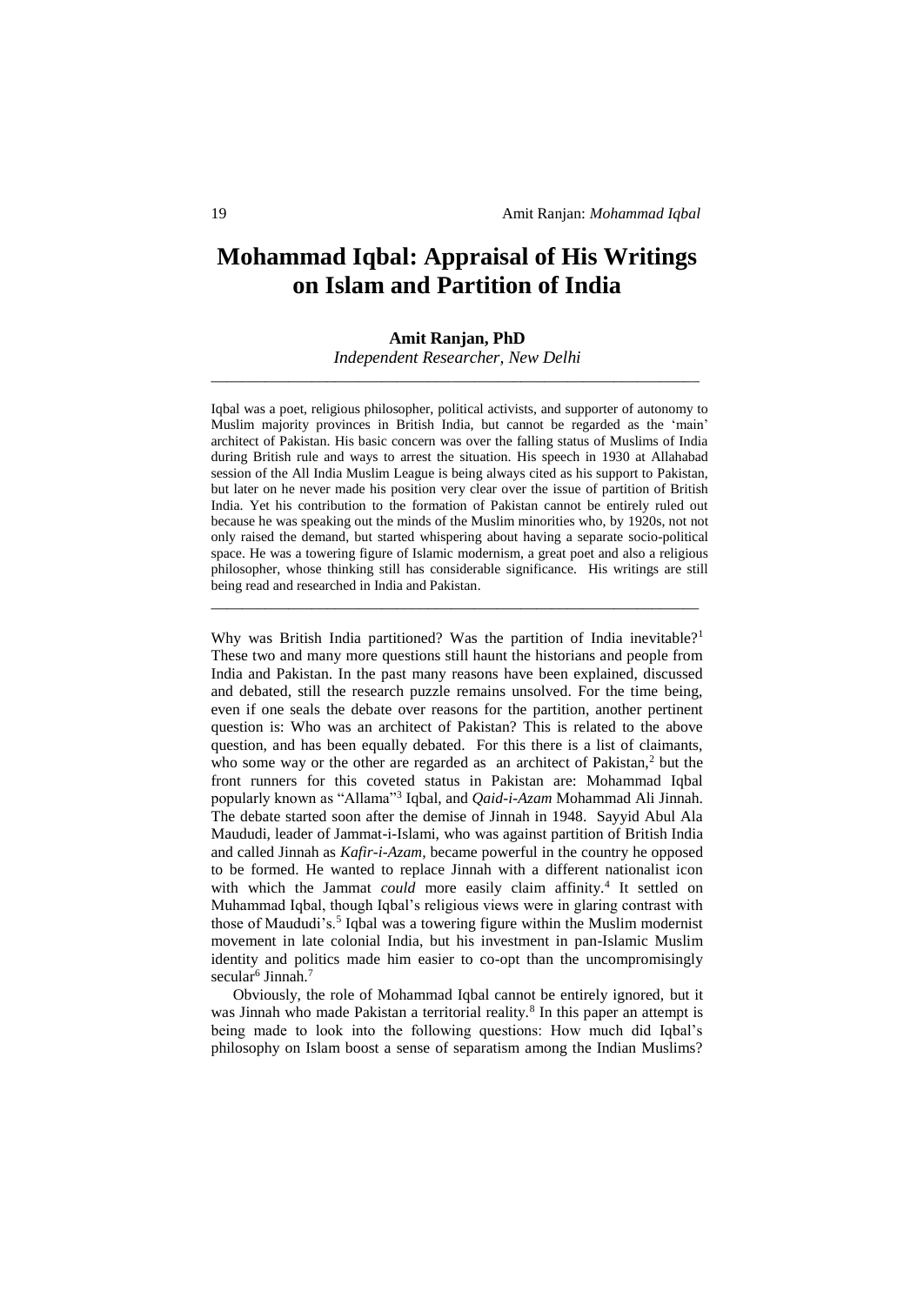Was Iqbal in favour of partition of India into two separate sovereign countries? It will also talk about the context in which Iqbal was writing and conditions of Muslims in colonial India. This paper has relied on published letters of Iqbal, his translated works, and a number of works analysing his poems, politics and philosophy. On the issue of partition of British India in 1947, the author does not support the bargain theory<sup>9</sup> but did believe that the population played a role, at least in the last hours of the partition of British India.

#### **Islam in Indian sub-continent**

As the conditions of Muslims and Islam in pre-partitioned India provided a context in which Iqbal's religious-cum- political ideas germinated, it is important to understand both. In contradiction to what is taught in school textbooks,<sup>10</sup> the first connection of Islam with the sub-continent was through trade and commerce. Arab traders came first, their religion followed. Trade brought them to India's southern sea coasts and coasts of Sri Lanka, where small Muslim communities were established at least by the early eighth century. These traders played key economic roles and were patronised by non-Muslim kings like the Zamorin of Calicut (Kozhikode) who welcomed diverse merchant communities.<sup>11</sup> In many kingdoms Arab and Jewish merchants not only sojourned on the Arabian Sea littoral of the sub-continent, but some were even granted special protection to practise their faiths, and were relieved of taxation.<sup>12</sup>

As connected through land, when the situation in the Arab peninsula turned worse and a race to spread Islam through power of the sword started, the subcontinent could not remain fully untouchable.<sup>13</sup> Attacks on the sub-continent were made by central Asians and Arabs but the year 711 A.D is prominently considered as the founding year of Muslim rule in this part of the world. In reality, Muhammad bin Qasim's conquest seems to have been taken for granted at the time and in no sense turned into a watershed in subcontinent history. Instead, it was Turko-Afghans, who began to establish settled kingdoms in the northern heartlands of the sub-continent in the early thirteenth century by contract, and also began to imagine inaugurating an era of continuous Muslim rule.<sup>14</sup> Hence Muslim rule in a true sense began with advancements made by Turko-Afghans rulers and ended when the British took charge of Delhi after crushing the rebellion of 1857.<sup>15</sup>

With the arrival of Muslim rulers Islam spread in the sub-continent in many forms and for various reasons. Some people converted to Islam because its noble principles attracted many in its fold; at certain places, it was the religion of victors, imposed upon the vanquished and many converted to Islam to gain political patronage from the local Muslim rulers. Because of wide regional variations the impact of Islam on India is difficult to summarise. In the south and the east, Muslim rule was relatively benign, and inclusivist. In Hyderabad-Deccan and Bengal, Muslim rulers presided over vast Hindu populations; and conversion was extensive and peaceful.<sup>16</sup> However, some regions experienced the militant and exclusivist side of Islam, with the destruction of Hindu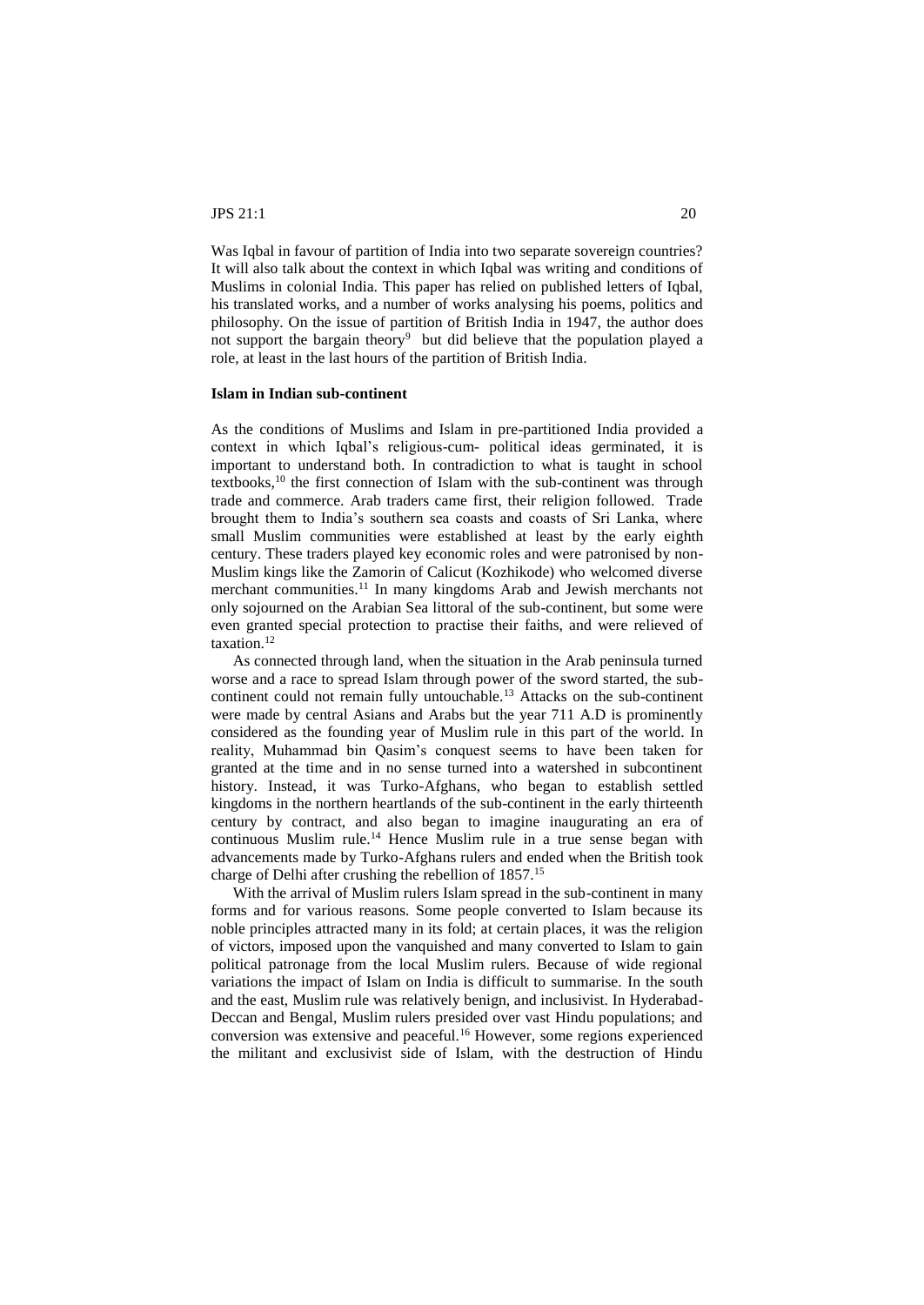temples, and attacks on the Brahmin-dominated Hindu social order taking place in such renowned pilgrimage destinations such as Multan and Somnath.<sup>17</sup>

Muslims constituted about one-quarter of India's population around the time the British arrived.<sup>18</sup> Under the Mughals, the Muslims were ruling elites, but this changed with the establishment of colonial rule. The change in status also changed their community practices. After Shah Alam II, the practice of reciting the name of the Ottoman Caliph, and no longer the Mughal emperor, as the defender and protector of the Muslim community in India started. Another significant change was that with the eclipse of the political authority of the Mughal emperor, the *Ulema* began to represent themselves as the protectors and custodians of the interests of the community.<sup>19</sup> Their sociopolitical situation further aggravated during the colonial rule, after the introduction of English as an official language, and changes made by the British. They forced them to be relegated to the bottom of the power ladder. Change in position, and status irked the earlier Muslim landlords and nobles. It was this group who was vociferously in favour of a separate state to re-gain their lost status. Once they felt subjugated they raised the slogan of existence of "two nations" in India.<sup>20</sup> Not only Nawabs and landlords but also the Muslim middle class became restive due to their lost status. To overcome that support of Pan-Islamism and Khilafat by the Indian Muslims was the emotional need of the growing Muslim middle class, which was in search of an identity. In the first phase of the history of Muslim rule, the fact that the Muslim elite was in power kept Muslim religious consciousness dormant. It was invoked only when its grip on power was threatened.<sup>21</sup>

Differences between Hindus and Muslims were there in the past also but during the British rule this sharpened. Communal competition between Hindus and Muslims began. G.D. Khosla writes that desiring to re-capture self-esteem, Indian minds harked back to ancient Hindu and Muslim cultures. Hindus sought solace in constructed memories of the Golden Age of Hindu imperialism and the Vedas. Muslims took recourse to the glory of the Prophet, the Khilafat and the Muslim conquest of Mediterranean countries. These sentiments were exploited by imperial rulers and communal groups in the twentieth century, eventually leading to partition in  $1947<sup>22</sup>$  Another crucial factor was the process of 'symbol selection'; and the fact that Muslim elites chose divisive rather than composite symbols. 'Muslim leaders in north India in the late nineteenth century', Paul Brass writes, 'did not recognise a common destiny with the Hindus, because they saw themselves in danger of losing their privileges as a dominant community'. So they chose to emphasize 'a special sense of history incompatible with Hindu aspirations and a myth of Muslim decline into backwardness'.<sup>23</sup> The use of religious symbols by leaders, in the long term, had political impact on the masses.<sup>24</sup> In addition to lost status and religious revival, economic divide between the two communities encouraged communal polarisation. Though the economic gap between Hindus and Muslims were not very much, in certain region and some sectors of economy the balance was sharply one-sided due to various reasons.<sup>25</sup> All these factors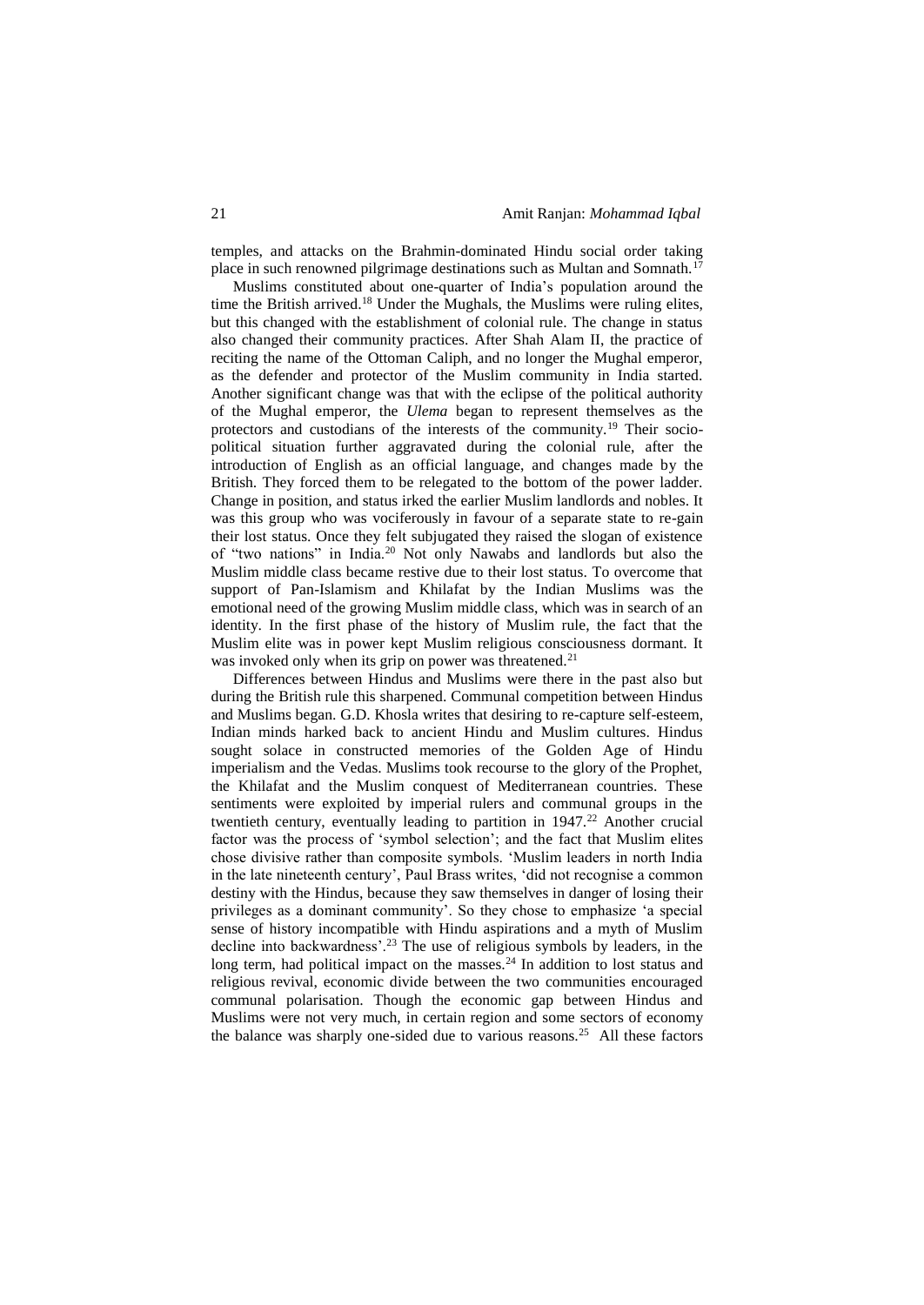together created division between Hindus and Muslims, which was encouraged and exploited by the colonial rulers to serve their purpose.

In 1906 the Muslim League was formed.<sup>26</sup> One of the major reasons for its formation was that the Muslim leadership lost their trust in the Congress leadership, whom it considered a representative of Hindu interests. Though slammed for being a 'communal' organisation, which started the process of partition of India, the League was opposite to many such allegations.<sup>27</sup> Until 1937 the League was a paper organisation. The branch in Bombay, Jinnah's home ground, could only boast of 71 members in 1927. The 1929 session was adjourned because of lack of quorum. When Iqbal spoke at Allahabad in 1930 the meeting failed to muster the required quorum of  $75$  members.<sup>28</sup> The Congress decision in the summer of 1937 to not include Muslim League members in its government in United Province (UP) created a space for the League's revival<sup>29</sup> and offered Jinnah a chance to establish his hold in a province that had spurned his initial overtures. Congress opposed the idea of coalition despite Azad's assertion to the contrary.<sup>30</sup> Afterwards under the leadership of Jinnah the League gained support from Muslims and became a powerful force representing their voices. The political environment changed so much that until 1920s English speaking Muslims who were not too much concerned about seeing Hindus, Buddhists and followers of such religions converting to Islam, in fact their presence was considered as a political liability, began to welcome the converts*.* <sup>31</sup> Later on, this *awwam* provided population to fight for Pakistan, which they got in 1947.

## **Mohammad Iqbal on the Muslim Community**

Sir Mohammad Iqbal (9 November 1877 - 21 April 1938)<sup>32</sup> was born in Sialkot, in British India (presently in Pakistan). His grandparents were Kashmiri Pandits, who were converted into Islam. He received his early education at Scotch Mission College (now Mayo College), and then moved to Lahore to study English literature, Arabic and Philosophy at Government College, Lahore.<sup>33</sup>Afterwards, he went to London to obtain his higher degrees. In London, he studied at Lincoln's Inn to qualify for the Bar; and also enrolled as an undergraduate at Trinity College in Cambridge University.<sup>34</sup> Due to his intellectual and political engagements in multiple activities, Iqbal cannot be compartmentalised into a single category. He was a poet,<sup>35</sup> philosopher, and also preached Islamic values to his followers. For him all three are engaged with questions about the universe and man's place in it. For him, philosophy is purely rational, free, and critical; it questions assumptions which are uncritically accepted in religion.<sup>36</sup>

His productive life can be divided into two phases: pre-1908 and post-1908. In the early part of his life, until Iqbal went to Cambridge in 1905, his poetry was imbued with a burning passion for Indian nationalism, and its heterogeneous culture. $37$  His poems expressed his eclectic outlook, his respect for Hindu gods, his profound feelings for the rivers, the hills, and the landscape of India. In 1902 Iqbal wrote "Aftab", an Urdu version of Gayatri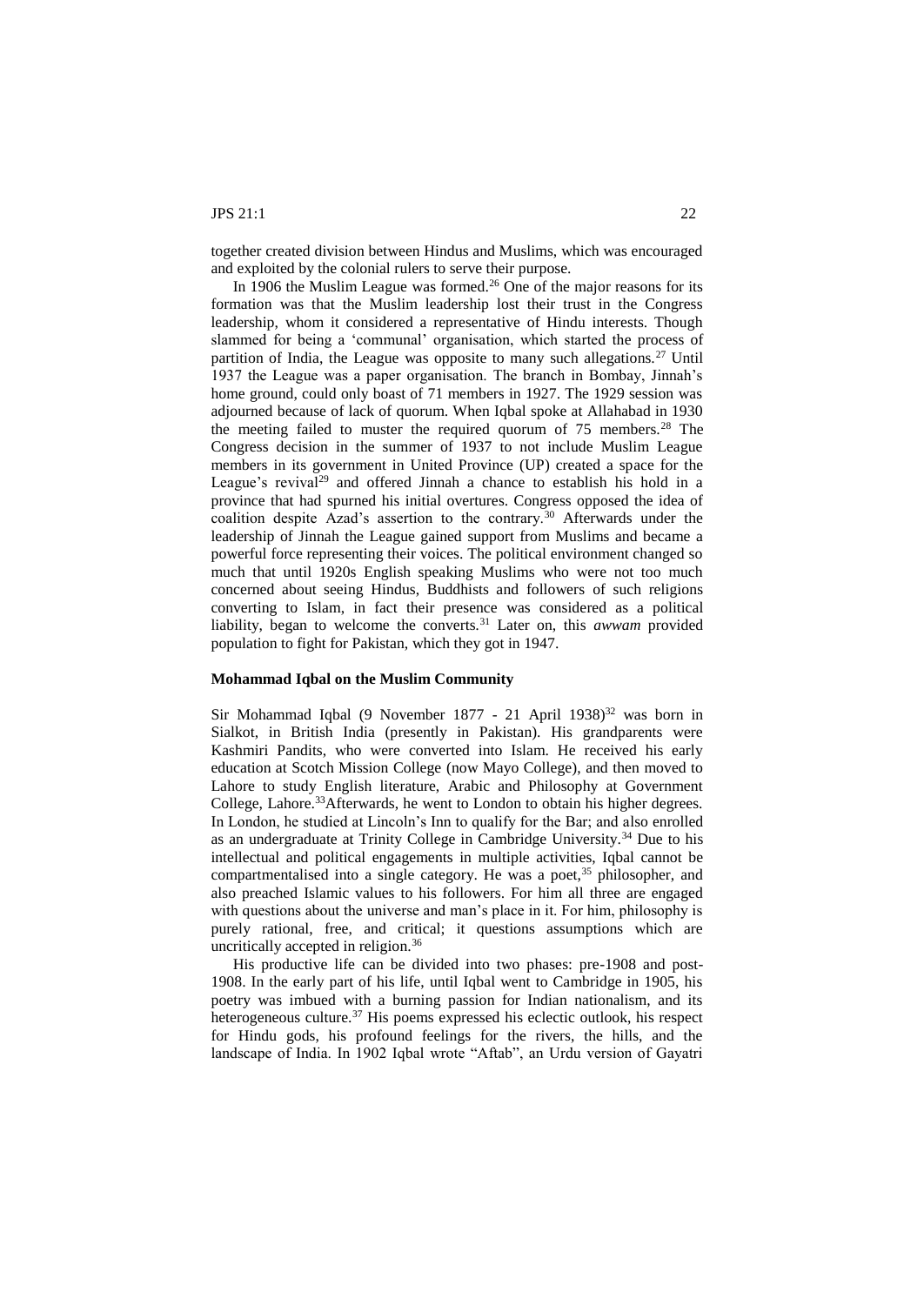Mantra, which was published in *Makhzan* along with an introduction. <sup>38</sup> Then in *A Temple for Mankind*, he wrote*:* 39

Lift all these thicksome, hugesome veils That God's little earth obscure, divide. Let's bring together again Our parted brethren at one place. Let there no walls remain.

During this phase, he wrote *Taranah-e-Hind* (*Saare-jehan se accha Hindustan Hamara*). In 1904 this song of India he recited at the Young Men's Indian Association in Lahore at the request of Lala Hardyal. It extols the glories of his vision about Hindustan.<sup>40</sup>

But after his return from Europe, in 1908, Iqbal was a changed man. He acquired a new world view. It is his post- 1908 ideology which has its deep influence or legacy on the minds of his admirers who defend his 'tarana-i-hindi as a product of the time when he followed "a wrong political ideology".<sup>41</sup>Now he began to reflect on religious issues in the wake of the European aggression against Muslim countries, including Turkey and Persia. To the western challenge, he, like his contemporaries Maulana Azad, the Ali brothers, and Hasrat Mohani, advocated 'Pan-Islamism as the political goal of the Islamic world.'<sup>42</sup> He noted that the European countries, in their hectic struggle for power, were treating the Moslem countries (Iran, Egypt, Sudan, Turkey, Morocco), rather shabbily. He was deeply moved by it, and arrived at a conclusion that their emancipation lay in unity, and unity needed a spiritual relationship to string them together.<sup>43</sup> He also challenged the secular ideas in *Bandagi Namah*. He writes about secular ideological subjugation of the nations of the East and their lure away from religion and in turn religious national identity. He writes, it is better to live for a millennia in a dangerous desert infected with scorpions, ants, venomous snakes and fiery winds, than to live for a minute in servitude.<sup>44</sup> He wrote: "I have no prejudice against any community or nation in the world. All I want to see is Islam return to its pristine simplicity. I wish to see Indians living in peace and I am convinced that such a thing is possible even while every community retains its culture and individuality".<sup>45</sup>

Talking about cultural differences between East and West and glorifying the eastern civilisation, Iqbal said East is the world of *man*, heart, while the west is the world of *tan*, body. Also the driving force of the East is *ishq*, love, while the driving force of the west is *aql*, the intellect.<sup>46</sup> On Islamic culture he said that only through the process of 'self-discovery' that Muslims could be free from ideological domination and any other impediments, thereby developing truly a true national identity.<sup>47</sup> While conceding that the Arabs, who gave birth to Islam, contributed to its political evolution, he also took a note of the valuable contribution of non-Arabs in the field of arts and sciences, philosophy and medicine. He considered Iran as the single greatest factor in the growth of Islamic culture and civilisation. But his concept was not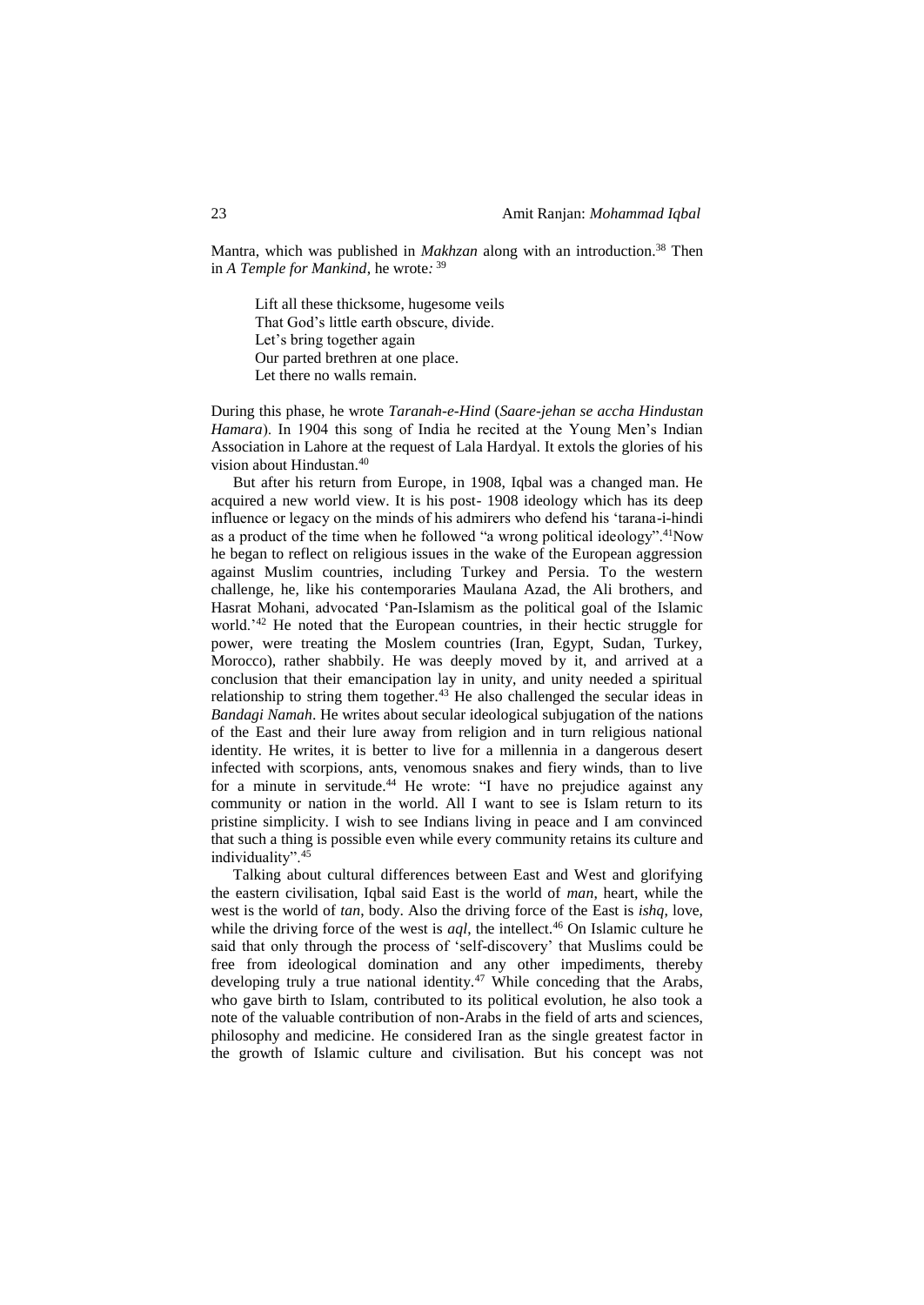universal enough to include, say, African Islam or Indonesian Islam.<sup>48</sup> He also talked about the persisting racialism in Islam, which is supposed to be a nondiscriminatory. He called for deracialisation of Islam to attain pan-Islamic identity.<sup>49</sup> He also noted that the international ideal of Islam had been hitherto overshadowed or rather displaced by Arabian imperialism of earlier centuries of Islam.<sup>50</sup>

Iqbal, a supporter of the *Ash'ariyya*<sup>51</sup> school, regarded himself as Islam's messenger or *Shair-I-Islam*, and his poetry became a vehicle of Islamic thoughts. He took up a missionary challenge to compose poetry for the moral regeneration of the 'fallen Muslim community'.<sup>52</sup> That does not mean Iqbal was against reforms in Islam or in favour of establishing the puritanical form of Islam. He rather, condemned, 'traditional' or 'obscurantist' Islam. By giving a rational interpretation of the Quran, he reinterpreted some of the essential Islamic ideals. He sought to revive a dynamic and radical element within Islam by restoring the freedom to use *Ijtihad*, a means of exercising independent judgment, as a necessary instrument of Muslim politics.<sup>53</sup> But on specific issues, especially those relating to women whom he wanted to lead a 'pure' life, subject to men, and the Islamic restrictions of eating and drinking, he had a conservative view. He warned the reformers against moving too fast in introducing radical changes in the 'old institutions' and practices followed in Muslim countries.<sup>54</sup> He was not happy with the reforms initiated by Kemal Ataturk in Turkey. In *Javid Nama,* (1120 and 1125) speaking through Sa'id Halim Pasha he writes:<sup>55</sup>

Mustafa Kemal, who sang of a great renewal, Said the old image must be cleansed and polished; Yet the vitality of the Kaaba cannot be made new If a new Lat and Manat from Europe enter its shrine. No, the Turks have no new melody in their lute, What they call new is only the old tune of Europe; No fresh breath has entered into their breast, No design of a new world is in their mind.

Criticizing the reforms in Turkey, further, in *Javid Nama* (3285) he writes:<sup>56</sup>

The Turks have departed from their own selves, drunk with Europe, Having quaffed honeyed poison from the land of Europe; Of those who have abandoned the antidote of Iraq What shall I say, except 'God help them'? The slave of Europe, eager to show off.

In *Shikwa* and *Jawab-i-Shikwah* (Complaint and the Answer) Iqbal explains the situation of Muslims. *Shikwa* is shaped as a complaint against God, accusing him of having ceased to bestow His grace on the Muslims, who had propagated the faith of the Quran and spread God's name on earth. He writes <sup>57</sup>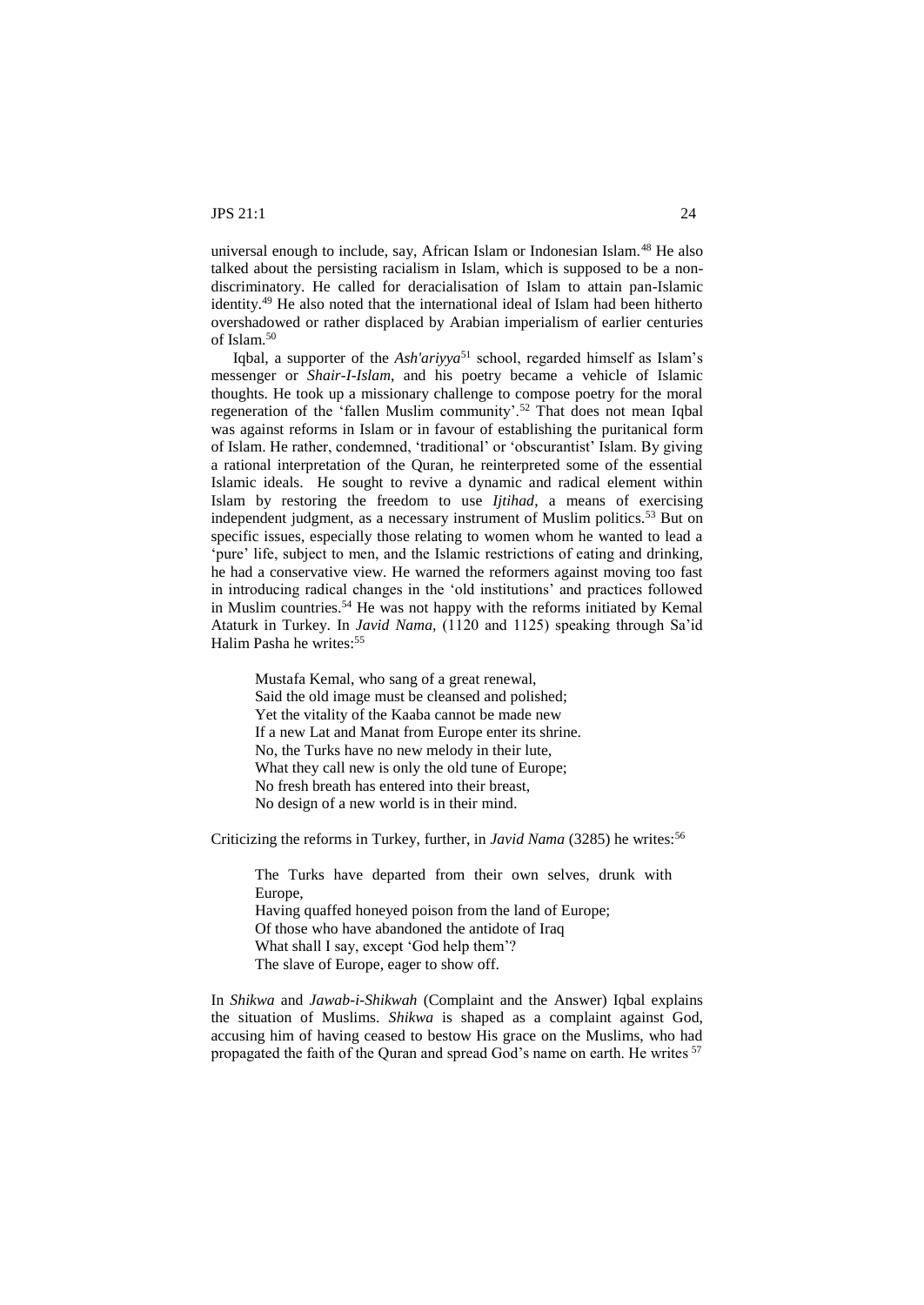The kafir gets all good things (easements) free, full, fine -uncultured brute he gets Wealth, women, wine Whilst Muslims' fasts, Privations, life sublime Win him but words, sweet words! We don't complain (my, why should we?)

When this poem was first published, it produced two different reactions. While thousands of Muslims felt that the poet had expressed their innermost thoughts, in stirring verse, and thousands of tongues took up its refrains, the more orthodox were scandalised that God should be "accused of injustice".<sup>58</sup> Both were wrong. Iqbal did not share the 'complaint' nor did he accuse God. He merely put into language the feelings of his generation, feelings which he knew were based on that perversity of human nature which blinds self-analysis and rationalises its own misfortunes by blaming the injustice of others.<sup>59</sup> The *Shikwa* summed up the accumulated bitterness in the minds of Muslims who subconsciously shrank from uncomfortable introspection and blamed "Fate" for the ills which they had become heirs to. When he had thus effectively focused attention on the degradation of the Muslims, for which they were holding the caprice of Providence responsible, the poet produced his *Jawab-i-Shikwah*, pricking their bubble of complacent self-delusion.<sup>60</sup>

Like all religion, reforms in religious practice, introduction of modern values, and rationality have been debated from a long time in Islam. In this debate Iqbal, like Sir Sayyid Ahmad Khan,<sup>61</sup> sided with religion. He rejected secular and material foundation of democracy and batted for the Islamic concept of *Tauheed* (oneness of God or monotheism), the unity of Allah and the unity of life. *Tauheed* for Iqbal is the unifying force which joins material and spiritual aspects of life into the simple and united entity of life.<sup>62</sup> The most important feature of Muslim society is its faith in the unity of God (*Tauheed)*. God alone is the ultimate source of all power and authority in the material as well as the moral world. Without full faith in this aspect, the doctrines of *Tauheed* would be imperfect and meaningless. It is this lesson and this implication of the doctrine which in his view the modern age needs.<sup>63</sup> In *The Reconstruction of Religious Thought in Islam* he writes that a careful study of the Quran and various schools of scholastic theology that arose under the inspiration of Greek philosophy very much broadened the outlook of Muslim thinkers. However, on the whole, it obscured their vision of the Quran. The spirit of Quran was essentially anti-classical, and the result of this perception was a kind of intellectual revolt, the full significance of which has not been realised even up to the present day. The main purpose of the Quran is to awaken in man the higher consciousness of his manifold relations with God and the universe.<sup>64</sup> Giving precedence to God over science he writes "if God cease to create accidents, the atom ceases to exist as an atom".<sup>65</sup> This does not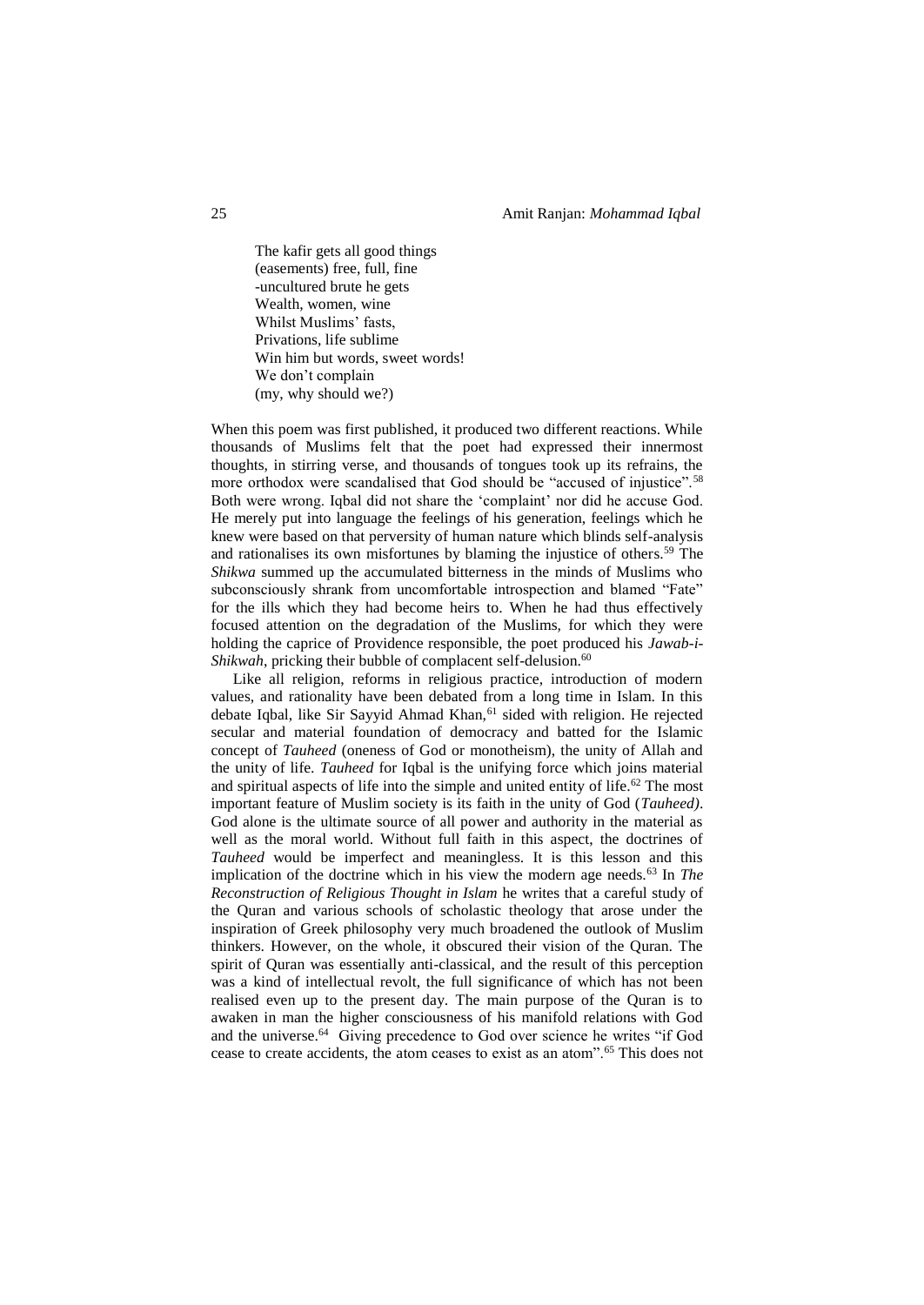mean that Iqbal was not receptive to new ideas, rather he was. In *Reconstruction* he remarked: "It must however be remembered that there is no such thing as finality in philosophical thinking. As knowledge advances and fresh avenues of thought are opened, other views, and probably sounder views than those set forth in these lectures are possible. Our duty is carefully to watch the progress of human thought and to maintain an independent critical attitude towards it."<sup>66</sup>

Although he glorified Islam, Iqbal remained an unrelenting critic of ranting Mullahs who distorted religion and spread hatred. Instead of heeding the Mullahs, Muslims must listen to their own hearts. *Ijtihad*, the jihad of the mind, was the moving principle of Islam.<sup>67</sup> Without an inner struggle Muslims could not recover the ethical virtues embodied in the Quranic revelation.<sup>68</sup> In *Reconstruction* Iqbal believes that the idea of *Ijtihad* has its origin in the wellknown verse of the Quran- "And to those who exert We show Our path".<sup>69</sup> His basic concern was the Muslim community. In order to meet its growing needs, he even attempted a 'revision' and 'reconstruction' of religious thought in Islam. "Even the most orthodox mullah has no right to expel anybody from Islam as long as he has faith in its two basic principles: *Tauheed* and *Risalat*  (finality of Mohammad's prophethood)." He declared the Ahmediahs being outside the fold of Islam, as they rejected the second principle by revering their leader, Ghulam Ahmad Mirza, as a prophet of God.<sup>70</sup> He insisted on the need of *Ijtehad* (innovation in religious thought), and of satisfying cultural urges of its followers. "For being a live member of the Muslim Community unconditional faith in Islam is not enough. One must imbibe its culture as well".<sup>71</sup> For Iqbal, Islam was not merely a religious system, but also a political system to be subscribed to by all members of the Muslim *Millat* (community), which denotes a supra national 'nation' of believers.<sup>72</sup> The greatest service that modern thought has rendered to Islam, and as a matter of fact to all religion, consists in its criticism of what we call material or natural-a criticism which discloses that the merely material has no substance until we discover it rooted in the spiritual. There is no such thing as the profane world.<sup>73</sup> In the *Reconstruction* he further writes "The essence of *Tauheed* as a working force is equality, solidarity and freedom. The state from Islamic standpoint is an endeavour to transform these ideal principles into space time forces, an aspiration to realise them in a definite human organisation".<sup>74</sup>

Also, committed to the notion of *Millat*, he repudiated the British constitutional measures, such as separate electorates and weightage for resolving the communal disease. He felt that the Congress brand of nationalism posed a threat to the protection of Muslim cultural and political aspirations. By demanding a separate identity for Muslims, he thought that communal tension would be contained, and Hindu communal forces would be held at bay. He wanted the merging of Muslim nations into a universal commonwealth on the basis of *Shari at* - a conception that was central to his poetic vision.<sup>75</sup> Iqbal was not an admirer of Mughal ruler Akbar because of his propagation of *Din-e-Illahi*, instead he was for Aurangzeb who had faith in *Shari at*. <sup>76</sup> On *Millat*, like many other pre-partition and post-partition scholars,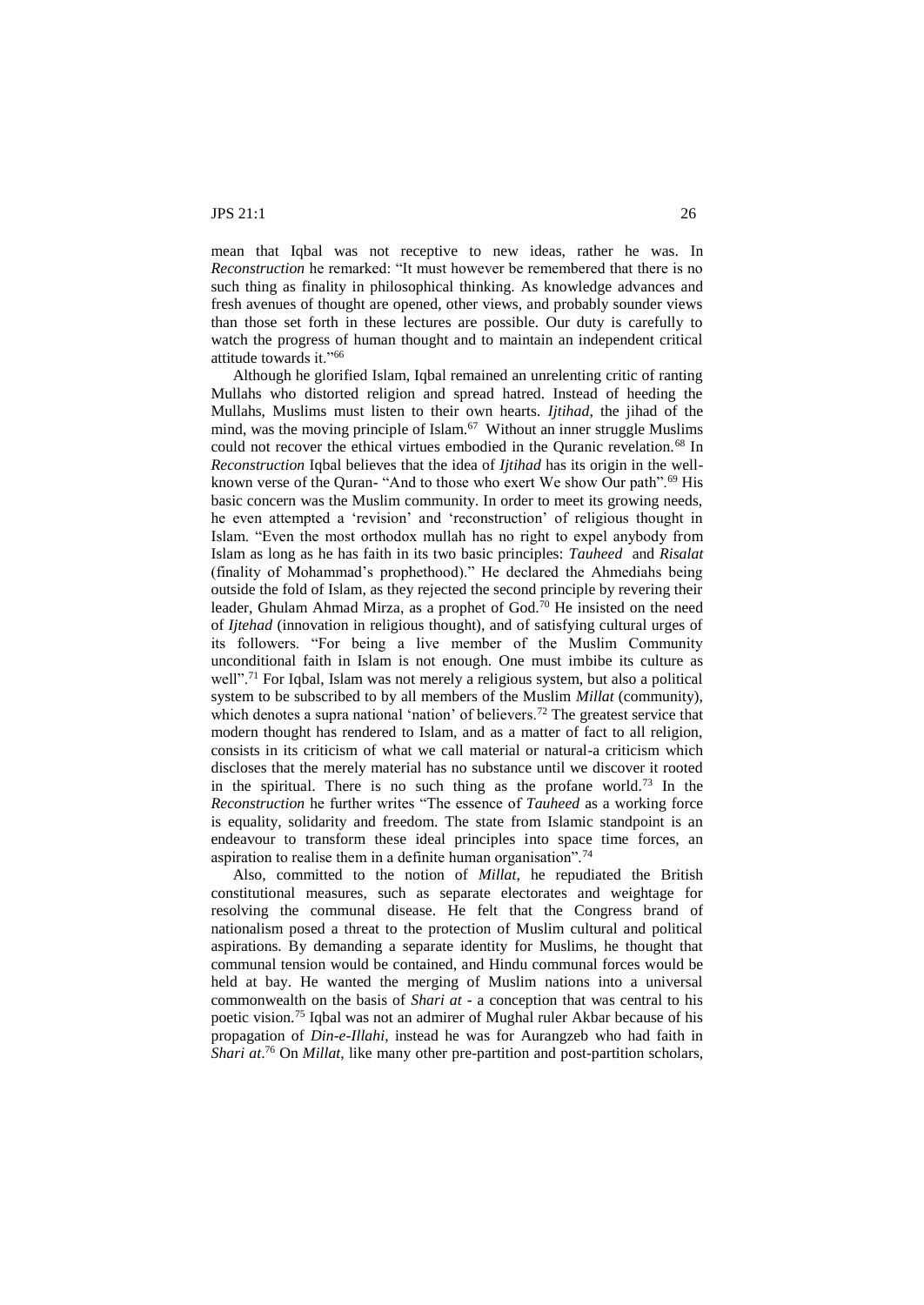Iqbal failed to recognise that Muslims are not a single entity, instead divided on the basis of many hierarchical identities.<sup>77</sup> It is non-recognition of these differences that led to the emergence of conflicts based on primordial identities in Pakistan, since the 1950s.

Iqbal was an admirer of strong leadership; and praised men of a dynamic type who are self-possessed, and of firm determination. He called them sometimes *Mard-e-Qalandar,* sometimes *Mard-e-Hur,* and sometimes *Marde-Mumin.<sup>78</sup>* That does not mean he was a supporter of Fascism. He declared himself against all forms of state worship, whether Fascistic or Communistic. He gave the individual the right to differ from the views of the state. This argument is also supported by the statement of Iqbal in which he says, "Islam as a system of emotional unification recognizes the worth of the individual as such, and rejects blood-relationship as the basis of human unity".<sup>79</sup> In contradistinction to Nietzsche's, who is a character in *Javid Nama*, superman who mocks at religion and spring exclusively from the aristocratic stock to ride roughshod over the demons, Iqbal's perfect man is adorned with the attribute even of God.<sup>80</sup>

For Iqbal political ideology of a country should primarily be composed of two basic elements, namely: Quranic concept of Universal *Millat,* and his concept of *Khudi*(self)*.* <sup>81</sup> Iqbal wants the 'self' of the individual integrated into the 'self' of the *Ummah* without any intermediate stage in between.<sup>82</sup> His concept of *khudi*, of a creative individuated selfhood, is articulated against mystical notions of *fana* , or the annihilation of the individual self in the presence of God. He defines it as a sense that "all feeling of separation is… ignorance; and all "otherness" is mere appearance, a dream, a shadow- a differentiation born of relation essential to the self-recognition of the Absolute'.<sup>83</sup> In a speech delivered in Tehran on the occasion of the First International Conference on Iqbal, March 10-12, 1986,the then president of Iran, Sayyid Ali Khameni, stated that the Islamic Republic of Iran is 'the embodiment of Iqbal's dream'. He added that our people have translated into action his doctrine of selfhood'.<sup>84</sup> Linking the individual with attainment of the self in *Javid Nama* through The Martyr-King (3335) Iqbal writes:<sup>85</sup>

How man grows from a handful of dust With a heart, and with desire in that heart! His concern is to taste the delight of rebellion, Not to behold anything but himself; For without rebellion the self is unattainable, And while the self is not attained, defeat is inevitable.

Iqbal, definitely, suggested that the power of *Ijtihad* be transferred from Ulemas to the legislature. But he was aware of the difficulties this suggestion might create in a country like India where the legislature would include non-Muslims also. While discussing the issue in another context, he conceded that "the concept of separation of church and state is not altogether unknown to Islam." But this separation, he hastened to add, was essentially that of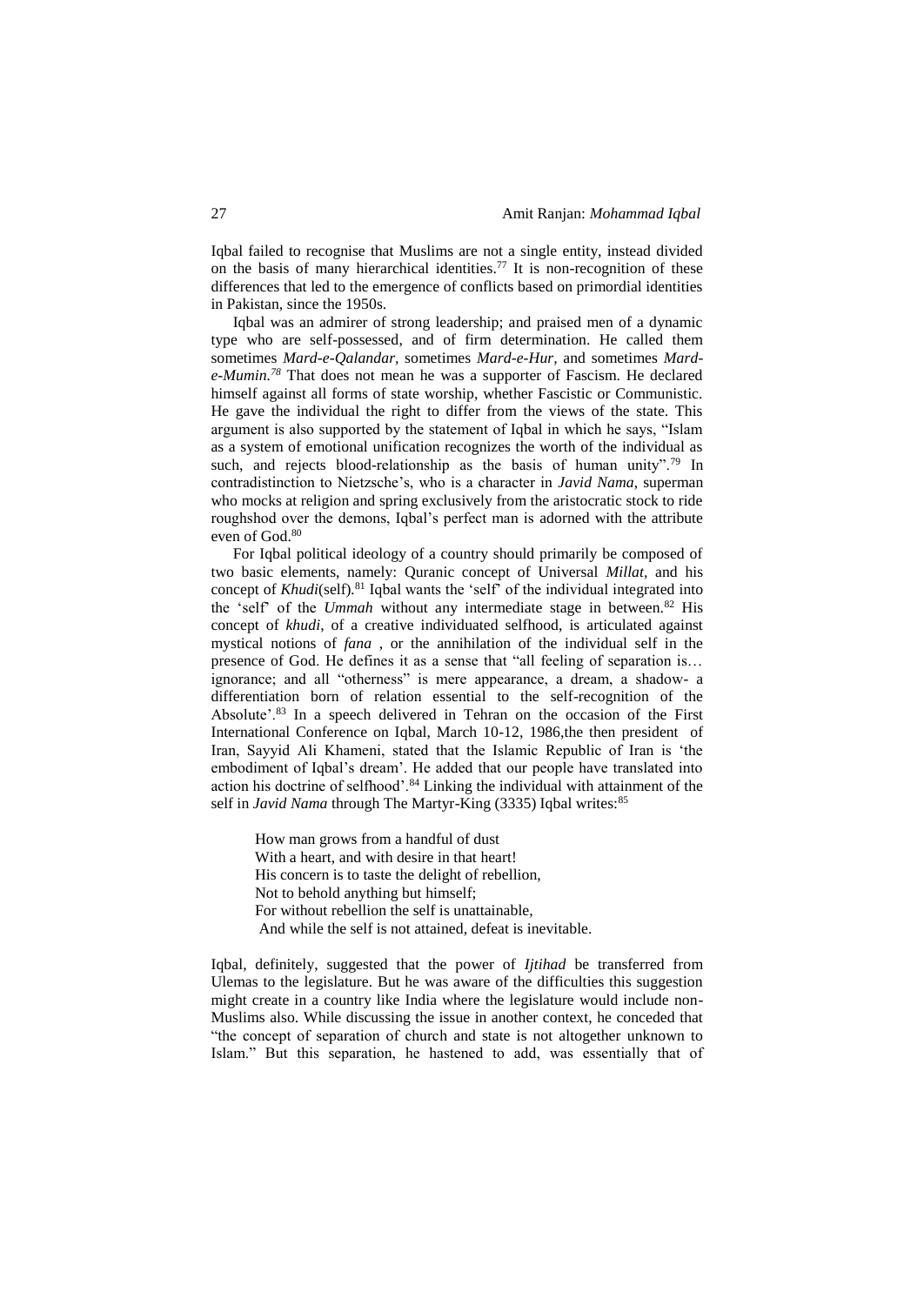functions and not of beliefs. He insisted that Church State should not be more dominant, and rule all other ideas embodied in the system of Islam.<sup>86</sup> According to Iqbal, the spiritual and the temporal domains were not distinct in Islam since "the nature of the act, however secular in its import, is determined by the attitude of mind with which the agent does it". Iqbal's philosophical reconstructions of Islamic thought made plain was the gaping chasm between a view of Indian nationalism based on keeping religion out of politics and the normative Muslim conception of treating the spiritual and temporal domains in non-oppositional terms.<sup>8</sup>

As capitalism and communism were two leading thoughts of that period or any period, Iqbal was critical towards both. He was for a society based on Islamic ideals and values. In *Javid Nama* (1070) he writes:<sup>88</sup>

The soul of both is impatient and intolerant, Both of them know not God, and deceive mankind. One lives by production, the other by taxation And man is a glass caught between these two stones

He also tried to use Islam as a tool against socialism. In a letter to Jinnah he writes : ".... but as I have said above in order to make it possible for Muslim India to solve these (communal) problems it is necessary to redistribute the country and to provide one or more Muslim states with absolute majorities. Don't you think that time for such a demand has already arrived….Perhaps this is the best reply you can give to atheistic socialism of Jawaharlal Nehru".<sup>89</sup> This shows he wanted Jinnah to raise the demand of Muslim India to fight against the socialism of Nehru.

## **Iqbal's Idea and Pakistan**

Does Iqbal's thought, discussed above, influence the partition of India? Yes it influenced partition, but it did not lead to the partition of India. More or less similar views had been expressed by Sir Sayyid Ahmed Khan and a few other scholars during those days. He never declared that as Muslims were a different nation, which Sayyid Ahmed Khan and later on Jinnah expressed, a different country is needed for them. Indeed, as Ayesha Jalal marks out, it was not until 1946 that Pakistan became a realistic option. The demand for Pakistan should be viewed as a bargaining position on the part of Jinnah and the Muslim League, which did not exclude other possible political arrangements. $90$  In this context Iqbal can be seen as working within an open-ended context of a spectrum of possibilities.<sup>91</sup> Ideologically, he was against the idea of nation and nationalism. For him, if it is not geographic nationalism, which was antithetical to the universalising aspects of Islam.<sup>92</sup> He associated nationalism with *jahiliyat,*<sup>93</sup> and described the conception as having the same role as the rejection of the finality of Muhammad's prophethood in the beliefs of Qadianis.94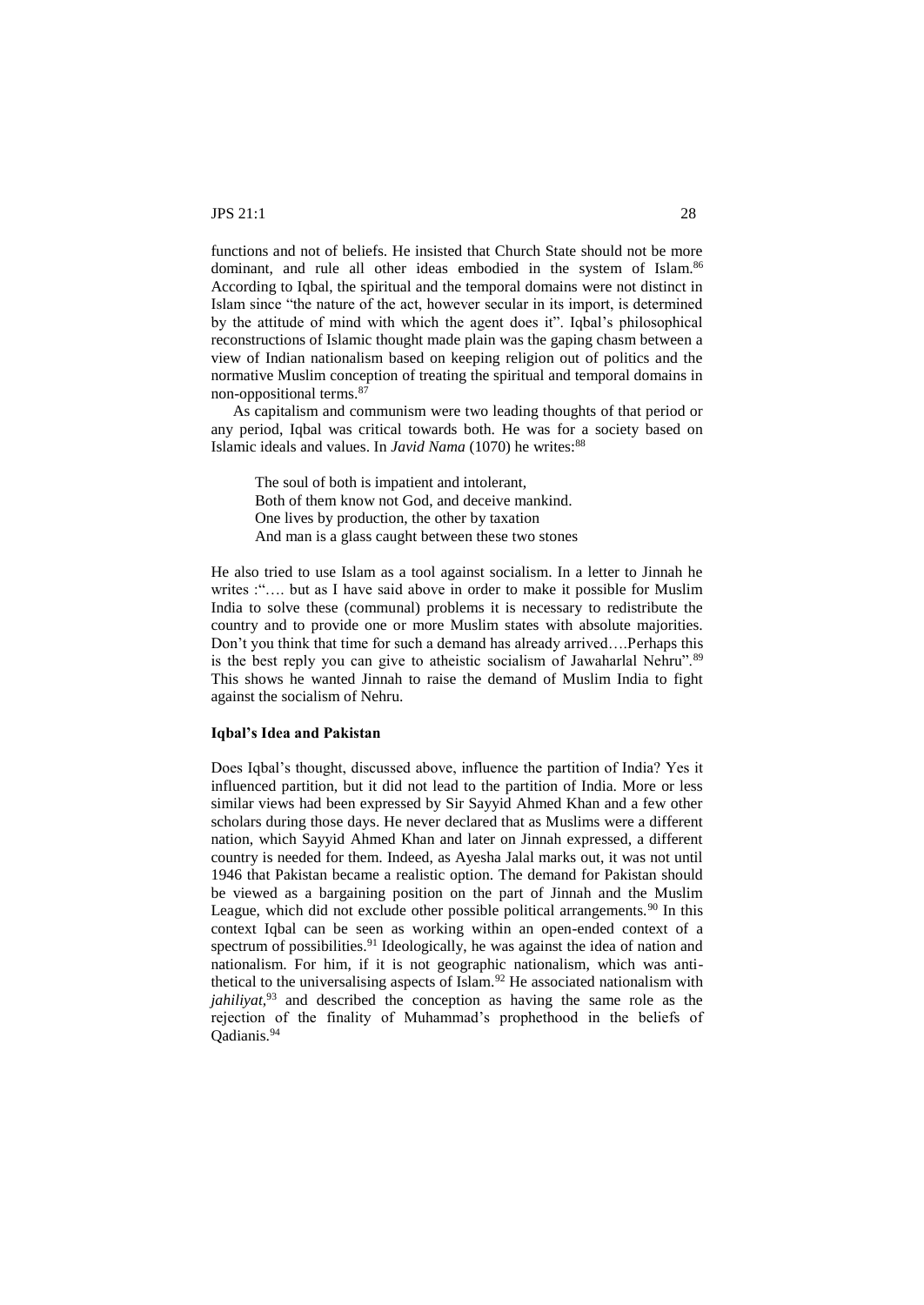He first encountered active politics when, during his student days in London in 1908, he was chosen as a member of the executive council of the newly established, British branch of the Indian Muslim League.<sup>95</sup> The appointment of the Simon Commission in 1927 split the Muslim League into two factions, one led by Sir Muhammad Shafi and the other by Mohammad Ali Jinnah. In 1929, Iqbal joined the Shafi group, and for four years (1926-30) he was president of the Punjab Muslim League.<sup>96</sup>

It was a part of his speech at the Allahabad session of the All India Muslim League's conference, in 1930, which draws controversy, and tags him as "spiritual architect" of Pakistan. In first part of that historic speech he stated: I would like to see the Punjab, North West Frontier Province, Sind and Baluchistan amalgamated into a single state……formation of a consolidated North-West Muslim state appears to me to be the final destiny of the Muslims at least of North West India".<sup>97</sup> In a later part he said "The idea need not alarm the Hindus or the British. India is the greatest Muslim country in the world. The life of Islam as a cultural force in this country very largely depends on its centralisation in a specified territory…..I demand the formation of a consolidated Muslim State in the best interests of India and Islam. For India, it means security and peace resulting from an internal balance of power; for Islam an opportunity to rid itself of the stamp that Arabian imperialism was forced to give it, to mobilise its law, its education, its culture and to bring them into closer contact with its own original spirit and with the spirit of modern times." 98

This vision of Iqbal reached its territorial fulfilment in the post-1971 Pakistan with its boundaries almost what he had in mind.<sup>99</sup> The part of the speech was published in *The Times* on October 3, 1931 by Dr. Edward Thomson, who called it a 'demand' for a Muslim state.<sup>100</sup> To clarify his stand, Iqbal wrote a response to that piece: I would like to see the Punjab, North-West......may I tell Dr Thomson, in this passage I do not put forward a "demand" for a Moslem state outside the British Empire, but only a guess at the possible outcome in the dim future of the mighty forces now shaping the destiny of the Indian sub-continent. No Indian Muslim with any pretence to sanity contemplates a Moslem state or series of States in North-West India outside the British Commonwealth of Nations as a plan of practical politics……I am all for a redistribution of India into provinces with effective majorities of one community or another on lines advocated by the Nehru and the Simon Reports.<sup>101</sup> Also, in a letter dated  $6<sup>th</sup>$  March 1934 to Raghib Ehsan of Calcutta, Iqbal wrote: 'I am enclosing two copies of Edward Thompson's review of my book. It is interesting in many ways, and you may like to publish it in your paper…….. Please note that the author of this review confuses my scheme with Pakistan. I propose to create a Muslim province within the Indian federation; the 'Pakistan' scheme proposes separate Federation of Muslim provinces in the north west of India outside the Indian federation directly related to England.'<sup>102</sup>

Iqbal's proposal was set firmly within an all India context. He wanted those regions to be within India, and demanded one third representation to Muslims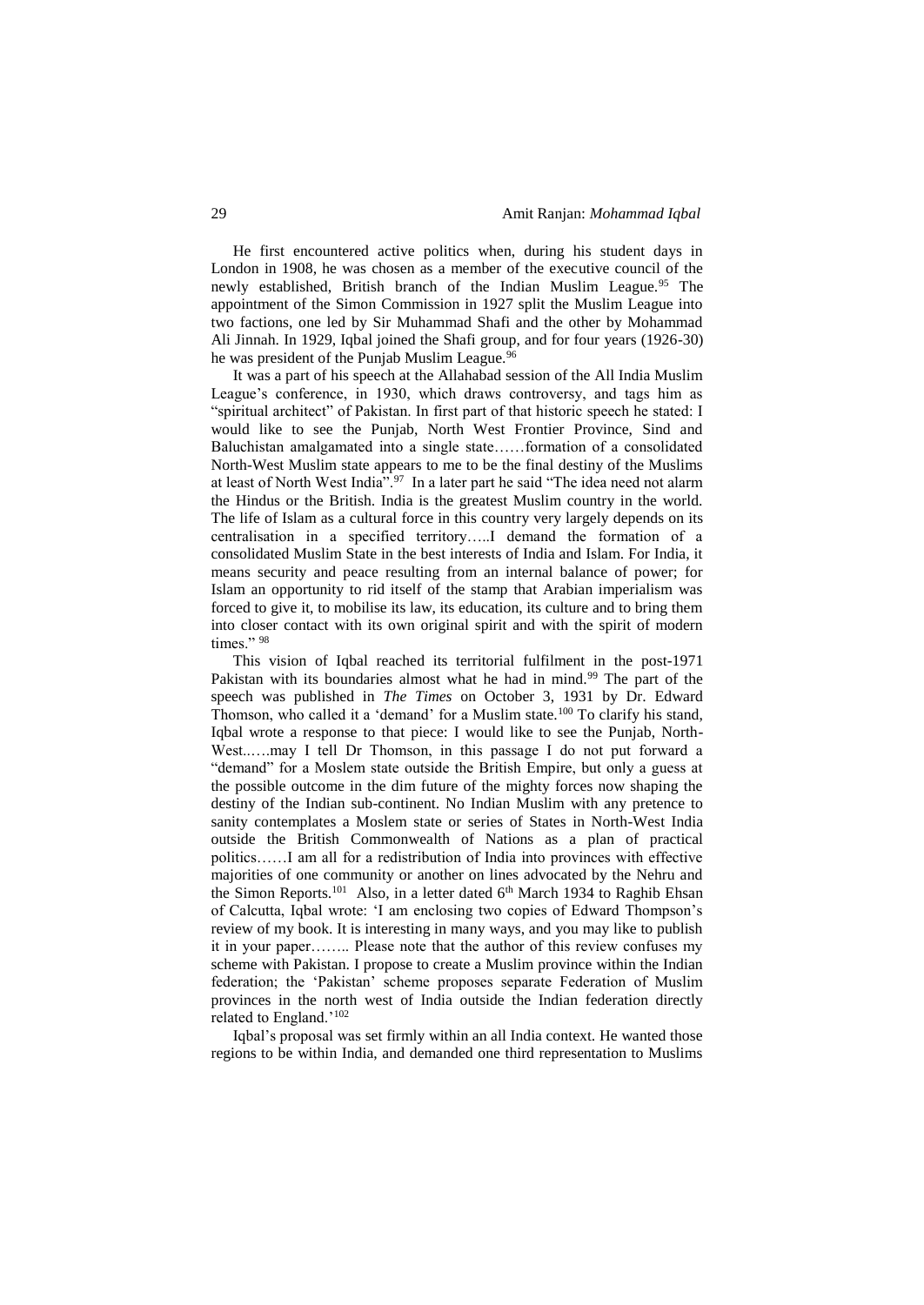of the rest of the country in the federal legislature. His statement was more in sense of giving more autonomy to these regions.<sup>103</sup> In that historic speech, Iqbal further said "I do not put forward a "demand" for a Moslem state outside the British empire…….No Indian Moslem with any pretence to sanity contemplates a Moslem state or series of states in North Western India outside the British commonwealth of nation as a plan of practical politics".<sup>104</sup> His recommendation was on similar lines and reasons that had prompted the Nehru report to recommend the separation of Sindh from Bombay presidency and to constitute the NWFP into an "independent" administrative unit.<sup>105</sup> Also, his intention was to pull the Punjabi politicians out of their small corner, their 'ruralism', into a wider context related to India's other Muslims. In this he was not widely supported by Sind or NWFP and in Punjab also his idea was not well received.<sup>106</sup>

Also in a letter to Jinnah, Iqbal wrote on  $28<sup>th</sup>$  May 1931: "....After a long and careful study of Islamic law, I have come to the conclusion that if this system of law is properly understood and applied at least the right to subsistence is secured to everybody. But the enforcement and development of the shariat of Islam is impossible in this country without a free Muslim state or states. This has been my honest conviction for many years and I still believe this to be the only way to solve the problem of bread for Muslims as well as to secure a peaceful India. If such thing is impossible in India, the only other alternative is a civil war which as a matter of fact is going on for some time in the shape of Hindu-Muslim riots…….But as I have said above in order to make it possible for Muslim India to solve these problems it is necessary to redistribute the country and to provide one or more Muslim states with absolute majorities."<sup>107</sup> In this letter he has used the word state or states. In his conception of state(s) he did not include Bengal and Muslim minority regions, before 1937. In his advice to M.A. Jinnah he stated "I think that the Muslims of North West India and Bengal ought at present [to] ignore Muslim minority provinces. This is the best course to adopt in the interests of Muslim majority and minority provinces".<sup>108</sup> By state or states he meant federal division of power with autonomy to Muslim states, and not partition of India.

To clarify more, in one of his poems in *Javid Nama* written in 1932 Iqbal has used the word 'India', and talked about two traitors (Mir) Jafar of Bengal and (Mir) Sadiq of Deccan, due to whom their kingdoms were colonised. Not in similar letters and spirit, but the full poem does evoke Iqbal's tarana-i-hind. This contradicts all those who find him an architect of Pakistan after his speech in 1930. He writes  $(2565)$ :<sup>109</sup>

A nation, which had loosed the bonds of every nation, Thus lost its high sovereignty and its faith. Do you know that the land of India, Dear to the heart of every sensitive soul, A land whose every manifestation lit up the world, Now grovels amid dust and blood? Further in 2635 he writes: $110$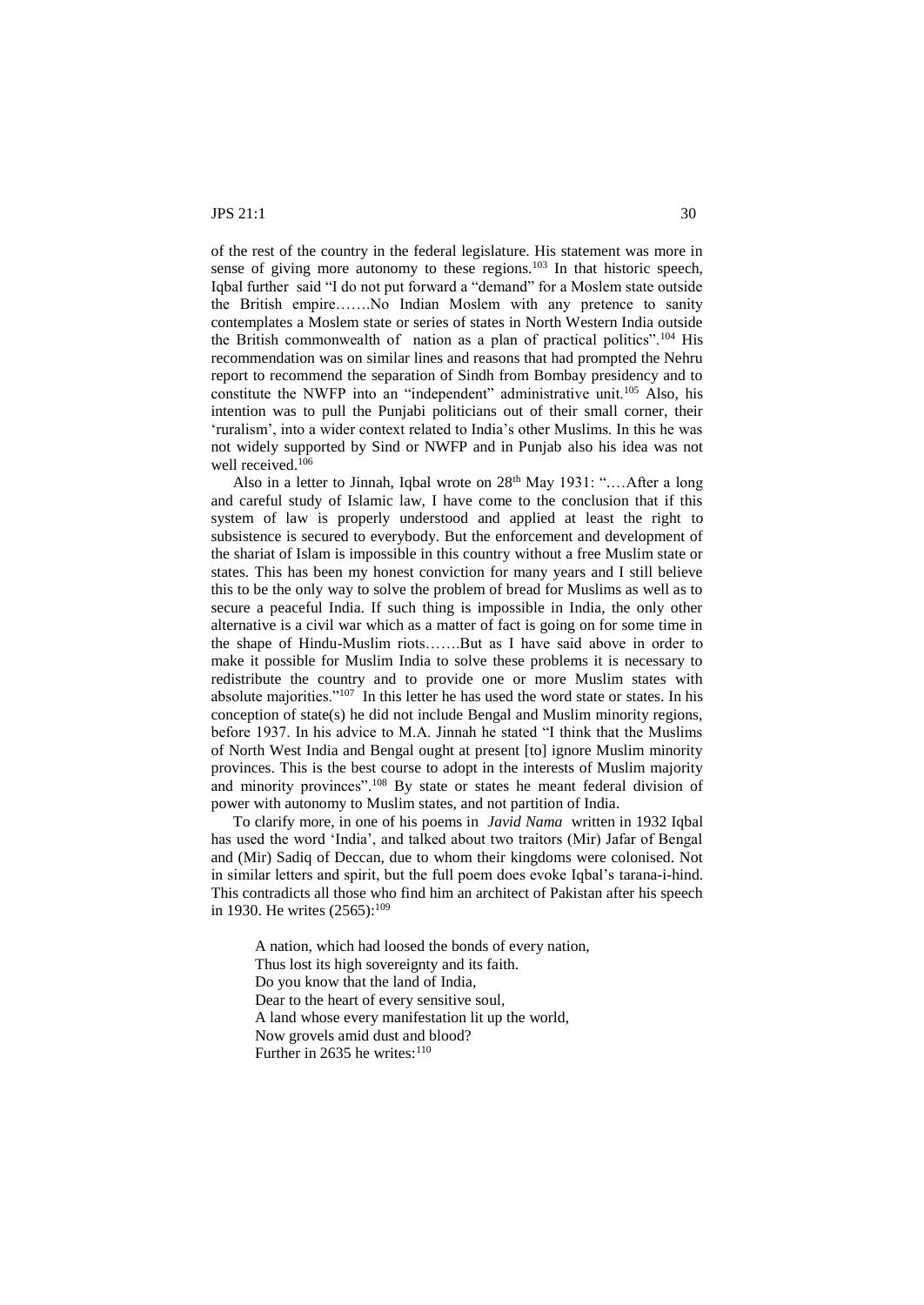His (Jafar's) treachery divided the people's unity; His nation is demeaned by the fact of his being. Whenever a nation is devastated The root to its ruin is a Sadiq or a Jaafar. God save me from the spirit of Jaafar, Save me from the spirits of the present time.

In this stanza he talks about treachery and people's unity, which means while writing *Javid Nama* in 1932, he was for unity and not separation or partition.

The idea of a separate Muslim state was a bargaining point mooted by Iqbal, as a political alternative in case the leaders of the All India National Congress did not concede the demands made at the All-Parties Muslim Conference, which still sought a federal solution to the Hindu-Muslim conflict.<sup>111</sup> After his famous lecture in 1930, in 1931 and 1932 he represented Muslims of India at the Round Table Conference in England to discuss the political future of India.<sup>112</sup> In a statement issued on 6 December 1933, Iqbal contended that the Aga Khan had offered Mahatma Gandhi Muslim cooperation, if the Congress agreed to accept the Muslim demands and regarded Mahatma Gandhi's condition that the Muslim should not support the claims of the depressed classes as "inhuman".<sup>113</sup> Pandit Nehru refuted both charges. On Iqbal's question how India's problem could be solved if the majority community was prepared neither to make concessions nor to accept the award of a third party, Pandit Nehru writes that Iqbal thought that there were only two alternatives, either to allow British imperialism to continue permanently or to redistribute India on the basis of religious, historical and cultural affinities. Nehru writes: "I do not think that these are the only two alternatives he mentions. There are many other avenues. In any event he ought to know full well, that if any community, majority or minority, seeks an alliance with imperialism, it will have to face the unrelenting and continuous opposition and hostility of Indian nationalism. As a matter of fact, no community or minority can do so. Only a few leaders and upper class people may do so, for every community as a whole suffers from it. The masses can never compromise with imperialism for their only hope lies in freedom from its shackles. Nor do I believe in the religious redistribution of India. Such divisions are most undesirable and cannot take place in the modern world. But I am not against redistribution or reshaping of different provinces which will give different cultural groups the fullest opportunity for self-development". <sup>114</sup>

Adressing Iqbal, about post-Khilafat agitation, which ended in the end of Khalifa rule in Turkey by Kemal Ataturk, Nehru wrote: "The old feudal leaders who had laid low crept back into prominence, helped by British policy, which had always supported them. But they could not come back to old position because time had changed. The Moslem were also throwing up, rather belatedly, a middle class, and the very experience of a mass political movement, under the leadership of the National Congress, had made a vital difference. Though the mentality of the Moslem masses and the new growing middle class was shaped essentially by events, Sir Mohammad Iqbal, played an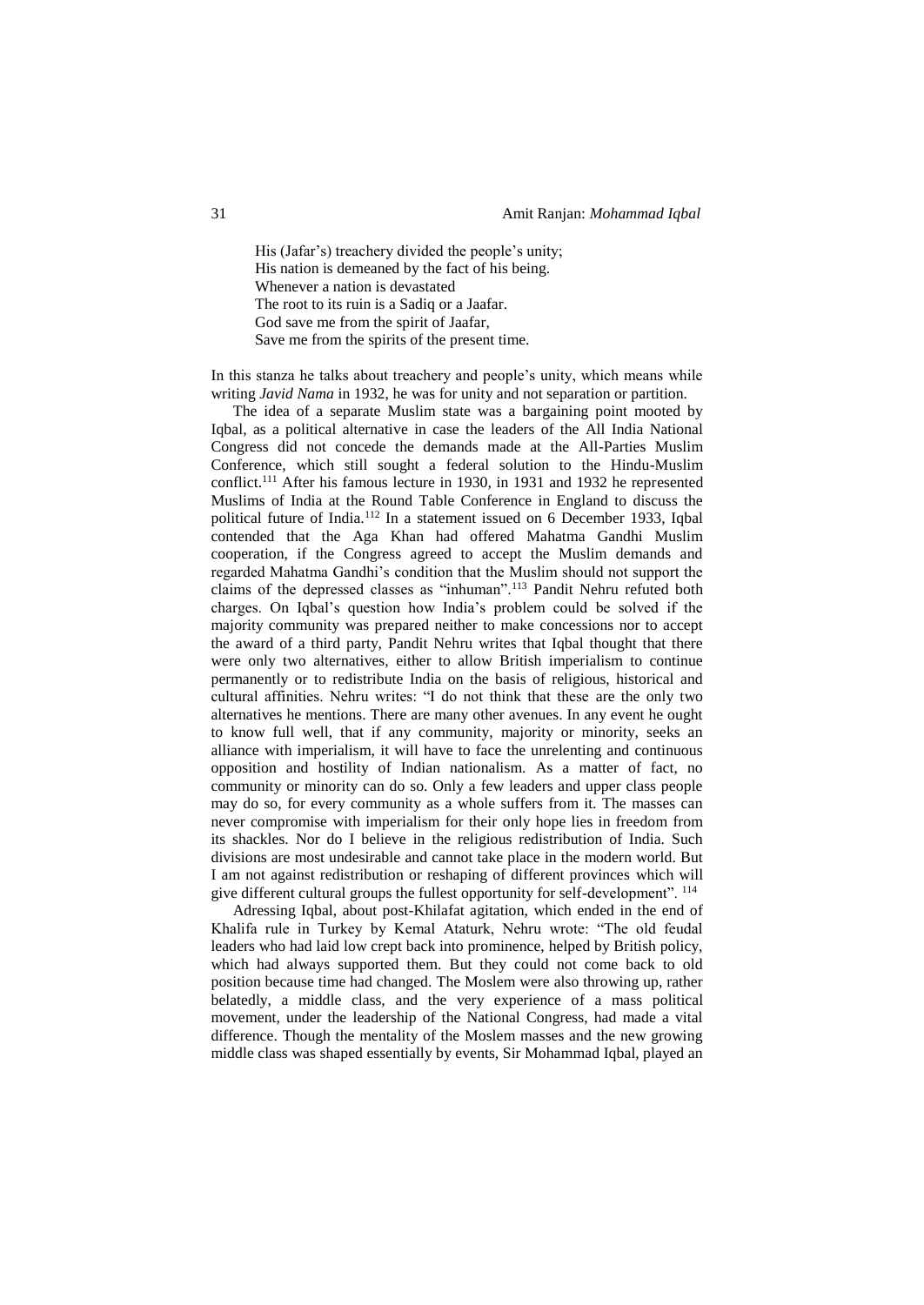important part in influencing the latter and especially the younger generation. The masses were hardly affected by him. He was influenced by the circumstances then prevailing and mass feeling among the Moslems, and he himself influenced and added intensity of these sentiments. Yet he was very far from being a mass leader, he was a poet, an intellectual and a philosopher with affiliation to the old feudal order.<sup>115</sup> Iqbal's first Persian work,*Asrar-i-Khudi* , published in 1915, on its first appearance took by storm the younger generation of Indian Moslems.<sup>116</sup>

The admirers and supporters of Iqbal's role as an architect of Pakistan cite a statement of Jinnah to Mr Matloob Sayyed, his Secretary after the Muslim League passed the Pakistan Resolution:- "Iqbal is no more amongst us, but had he been alive he would have been happy to know that we did everything that he wanted us to do".<sup>117</sup> Then in a foreword to Iqbal's letters, the Quaid-i-Azam wrote, in 1943, about Iqbal's part in the creation of Pakistan:- His views were substantially in consonance with my own and had finally led me to the same conclusion as a result of careful examination and study of the constitutional problems facing India and found expression in due course in the united will of Muslim India as enumerated in the Lahore Resolution of the All India Muslim League, popularly known as Pakistan Resolution passed on 23rd March 1940.<sup>118</sup> In the Pakistan Resolution the word is 'states', which Iqbal also supported but within British India and not as a separate sovereign country or countries.

In *Pas Chih Bayad Kard Ay Aqwam-I Sharq* (What Should Then be Done O People of the East), published in 1936, Iqbal has written *Lament on the differences among Indians.* In the first section he dealt with the problem of the Muslims vis-à-vis the Hindus of the subcontinent. He has written "Freedom of the country from the British bondage was the ideal before all, but the Hindu leaders seemed to behave as if they wanted to inherit from the British Government the authority to rule the country without sharing it with other communities."<sup>119</sup> What percentage of Indian Muslims favoured an independent Pakistan is still unclear, but there is no doubt that the most prominent community leaders wanted a separate state - or at least staked out a claim for Pakistan in the hope of winning concessions in the final round of negotiations.<sup>120</sup> Iqbal's position was on this line.

## **Conclusions**

In the modern world Iqbal's poems played a crucial role in the successful Iranian revolution of 1979. After the revolution, Ayatollah Khameni stated that in its conviction that the Quran and Islam are to be basis of all revolutions and movements, Iran was following the path shown by Mohammad Iqbal.<sup>121</sup> Another leader, Dr Ali Shariati , who has been described as core ideologue of the Iranian revolution characterised Iqbal as a figure who brought a message of 'rejuvenation', 'awakening ' and power to the Muslim world.<sup>122</sup> He defined Iqbal's work as a *jihad,* salvation, awareness and liberation in the Muslim World.<sup>123</sup> But the situation has changed since the USSR and USA's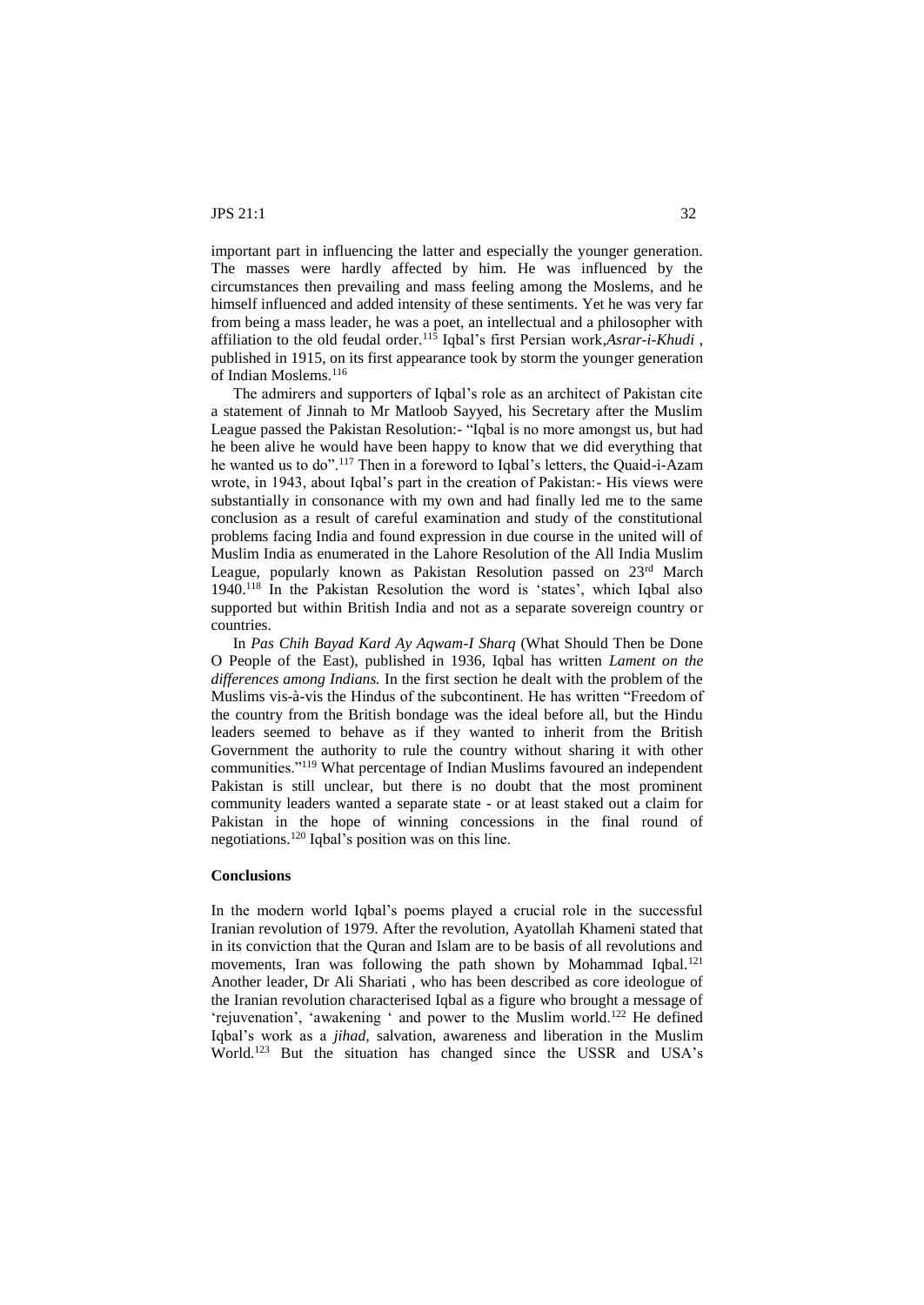misadventure in Afghanistan. Post 11 September 2001 attack on twin towers in New York, followed by the so called Global War Against Terrorism, have further exacerbated violence in West and South Asia.

At present, Islam, as a religion is drawing a lot of attention because radical groups are using it to support their deeds and cover up their heinous acts. In such a situation both reforms and rational interpretation of religion are needed. In this Iqbal can be of a help, but this cannot be in a very significant amount. Iqbal criticised the reforms in Turkey but never talked about the obscurantist values followed in other parts of the Arab world. As a result of those reforms, today, except in Turkey (and even there, according to many accounts) religious radicalism is on a high rise in all other Islamic countries and there is a growing intolerance on alternative ideas among the people.

In my personal interaction with Pakistani middle and upper class, I have found out that they have developed a negative portrait of Jinnah. I found three reasons for this. *Firstly,* the majority members of these classes always look towards India for various reasons, including, 'unity of Pakistan'. <sup>124</sup> They think that if Pakistan had not been formed, they too would have been reaping the benefits of development and growth like their class counterparts in India. It is their class interests which make them critical towards Jinnah. The rise in militancy and violence too makes them question Jinnah's rationality for a religion-based state. *Secondly*, the conservatives among these classes find Jinnah not suitable to propagate and promote their dogmatic religious ideas. Hence, Iqbal is an ideal for them. *Thirdly,* what some scholars terms Punjabisation of Pakistan,<sup>125</sup> is also a reason. Iqbal was from Punjab, while Jinnah was a non-Punjabi, so an outsider.

#### **Notes**

1

<sup>1</sup> *See* Ambedkar, B.R. *Pakistan or Partition of India (*Bombay: Thacker and Company Limited Rampart Row, 1945).Hasan, Mushirul (Ed) *Gender, Politics and the Partition of India* (New Delhi: Oxford University Press, 2000) Kaushik Roy (Ed.), *Partition of India: Why 1947?* (New Delhi: Oxford University Press, 2012) and Khan, Yasmin *The Great Partition: The Making of India and Pakistan* (New Delhi: Penguin India, Re-published in 2013).

<sup>&</sup>lt;sup>2</sup> Sir Sayed Ahmed Khan, Chaudhrai Rahmat Ali (along with the Cambridge founders Mohammad Aslam Khan, Sheikh Mohammad Sadiq, and Inayat Ullah Khan) Iqbal and Jinnah are four major claimants of the status of architect of Pakistan.

<sup>&</sup>lt;sup>3</sup> "Allama" derived from the word "Allamah" is an Urdu word with its root in Arabic. It is an honorary title bestowed to a genius scholar.

<sup>4</sup> Toor, Saadia *The State of Islam: Culture and Cold War Politics in Pakistan*  (London: Pluto Press, 2005). pp. 107-108.

<sup>5</sup> For Maududi's views on Islam *See* Maududi, Sayyid Abul Ala *Towards Understanding Islam: A step towards the study and better understanding of the*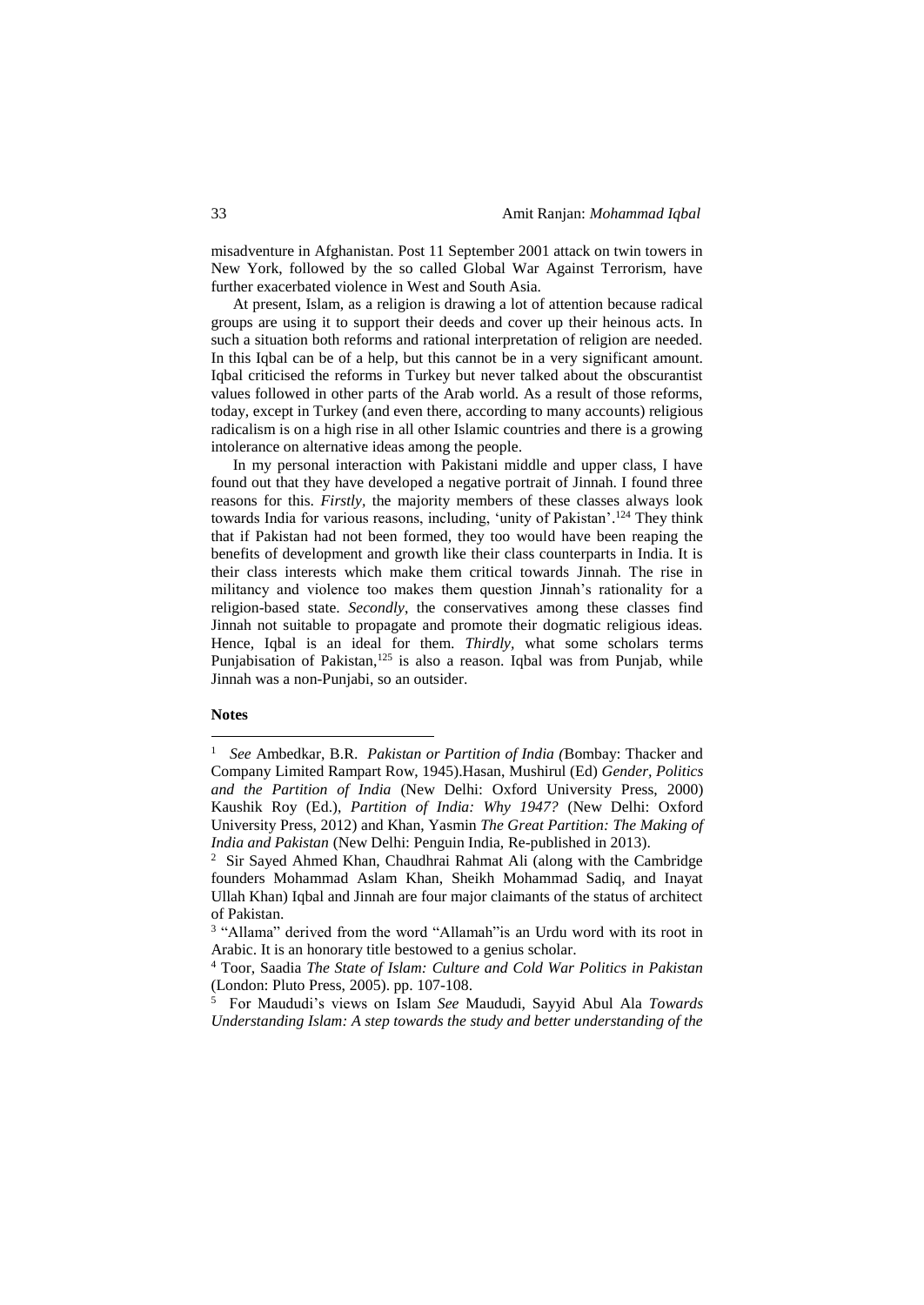1

<sup>14</sup> Ibid

<sup>15</sup> The rebellion is also known as the Sepoy Mutiny or first war for Indian independence. In this war most of the Princely states participated because of 'doctrine of lapse' introduced by the Lord Dalhousie in 1856. The sepoys or soldiers participated because of social, religious and economic reasons.

*religion and teachings of Islam* translated by Dr Abdul Ghani (Maktaba Jammat-E-Islami , Rampur, 1940).

<sup>&</sup>lt;sup>6</sup> Jinnah did use religion on many occasions to gain support, but in his private life he was an atheist. His credentials in secularism find support in his first and the last address to the Pakistan's constituent assembly on 11 August 1947. But on certain occasions he did talk about accepting Islamic laws for the country. One such occasion was 25 January 1948, just months before his final exit from politics, Jinnah publicly stated that Pakistan's constitution would be based on Islamic law (*sharia)* 'to make Pakistan a truly great Islamic state'. See Shaikh, F. *Making Sense of Pakistan*. (London: Hurst, 2009) p. 60.

<sup>7</sup> Op. cit. Toor, Saadia *The State of Islam: Culture and Cold War Politics in Pakistan* pp. 107-108.

<sup>8</sup> Jinnah provided political leadership to people who complaint about the discriminations due to differences. This is especially strong in areas where the Hindus were landlords and affluent while Muslims were peasants and working class. This was a reason why Schedule Caste Federation supported the Muslim League. *See* Butalia, Urvashi, *The Other Side of Silence: Voices from the Partition of India*, (New Delhi: Penguin Books, 1998). Chawla, Devika *Home Uprooted: Oral Histories of India's Partition*, (New York: Fordham University Press, 2014), and R.S Rawat, 'Partition Politics and Acchut identity: A study of Schedule Caste Federation and Identity Politics.' In Kaul, Suvir, *The Partitions Memory: The Afterlife of the Division of India* (Ranikhet: Permanent Black, 2001). pp 111-139.

<sup>&</sup>lt;sup>9</sup> The proponents and admirers of this theory believe that the Muslim elites cried for partition to bargain more political representations and other socioeconomic benefits to their religious group. Once they found that they are not going to get such they became vociferous on demand for partition of India. Even Ayesha Jalal in *Jinnah: The Sole Spokesman* argues on such lines relating it with Jinnah.

<sup>10</sup> *See* Pakistan *Study,* a textbook taught in Pakistan in secondary school. *Also See* Ancient India and Medieval India taught in secondary schools and higher secondary schools in India.

<sup>&</sup>lt;sup>11</sup> Barbara D. Metcalf 'A Historical Overview of Islam in South Asia'. In Metcalf, Barbara D. *Islam in South Asia: In Practice* (Ranikhet: Permanent Black, 2009) pp. 1-39.

<sup>&</sup>lt;sup>12</sup> Stein, Burton, *A History of India* (New Delhi: Oxford University Press, 1998) p.134.

<sup>13</sup> See Sardar, Ziauddin *Mecca: The Sacred City* (Bloomsbury: New Delhi, 2014).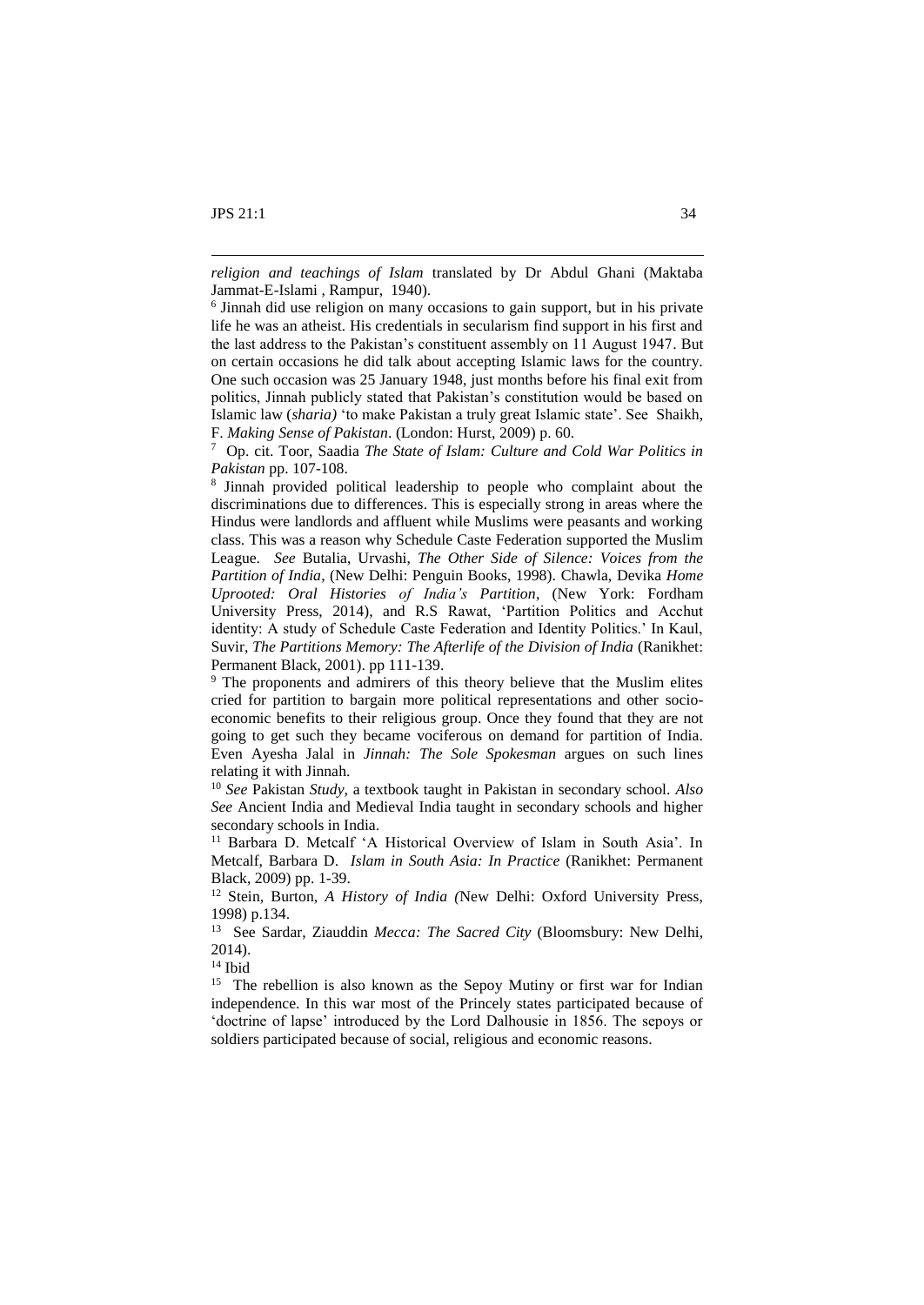<sup>28</sup> Cited in Ibid.

<sup>29</sup> *See* Azad, Maulana Abul Kalam *India Wins Freedom* (Hydrabad: Orients Blackswan, 2003 edition).

<sup>30</sup> Op. cit. Hasan, Mushirul *Islam in the Subcontinent: Muslim in Plural Society*, p. 202*.*

<sup>31</sup> Op. cit. Cohen, Stephen P.(2005)*.* p. 20.

<sup>32</sup> There are controversies over the date. *See* Azad, Jagan Nath *Iqbal: Mind and Art* (Lahore: Modern Publishers, 1999 (edition), Syed Abdul Vahid, Glimpses of Iqbal' (Iqbal Academy: Karachi 1974).

<sup>33</sup> Raja, Masood A. "Mohammad Iqbal: Islam, West and the Quest for a Modern Muslim Identity" *The International Journal of the Asian Philosophical Association*, Vol.1, Issue No.1 (2008) pp. 37-49. <sup>34</sup> Ibid.

<sup>35</sup> There are two characteristics noticeable in all Iqbal's lyrics: mysticism and symbolism. The mysticism is further divided into mysticism of infinity and mysticism of personality. The former is represented in the mysticism of the *Upnishidas* and in Sufism as the doctrine of *Wahadatul Wajud .* Here the

1

<sup>&</sup>lt;sup>16</sup> Cohen, Stephen P. *The Idea of Pakistan* (Oxford University Press; New Delhi, 2005). p.16.

<sup>17</sup> Ibid p.18 on the issue of destruction of Somnath temple *See* Thapar, Romila *Somnath: The Many Voices of A History* (Penguin India: New Delhi, 2008). <sup>18</sup> Ibid. p.18.

<sup>&</sup>lt;sup>19</sup> Ali, Mubarak *Pakistan in Search of Identity* (New Delhi: Aakar Books, 2011). p. 18.

<sup>20</sup> Shaikh, Farzana *Making Sense Of Pakistan (*London; Hirst, 2009). p. 23.

<sup>21</sup> Op. cit. Ali, Mubarak (2011) *Pakistan in Search of Identity*.

<sup>22</sup> G. D. Khosla 'The Parting of the Ways'. In Kaushik Roy (Ed.), *Partition of India: Why 1947?* (New Delhi: Oxford University Press, 2012). pp. 1-34.

<sup>23</sup> Francis Robinson 'Islam and Muslim Separatism'. In Kaushik Roy (Ed.), *Partition of India: Why 1947?* (New Delhi: Oxford University Press, 2012) pp. 85-115.

<sup>24</sup> Gyanendra Pandey 'Nationalism versus Communalism'. In Kaushik Roy (Ed.), *Partition of India: Why 1947?* (New Delhi: Oxford University Press, 2012). pp. 59-84.

<sup>25</sup> Prasad, Bimal *Pathway to India's Partition Volume I: The foundations of Muslim Nationalism* (New Delhi: Manohar, 1999) pp.47-98.

<sup>&</sup>lt;sup>26</sup> Muslim League in its initial year was, in true sense, political group of landed elites. They set up this group to serve their class interest. The masses attracted to Muslim League after M.A. Jinnah became its leader. This group was welcomed by the British colonial rulers because they were succeeded in dividing the Hindu-Muslim unity during protest against the partition of Bengal in 1905.

<sup>27</sup> Hasan, Mushirul *Islam in the Subcontinent: Muslim in Plural Society* (New Delhi: Manohar, 2002). p. 198.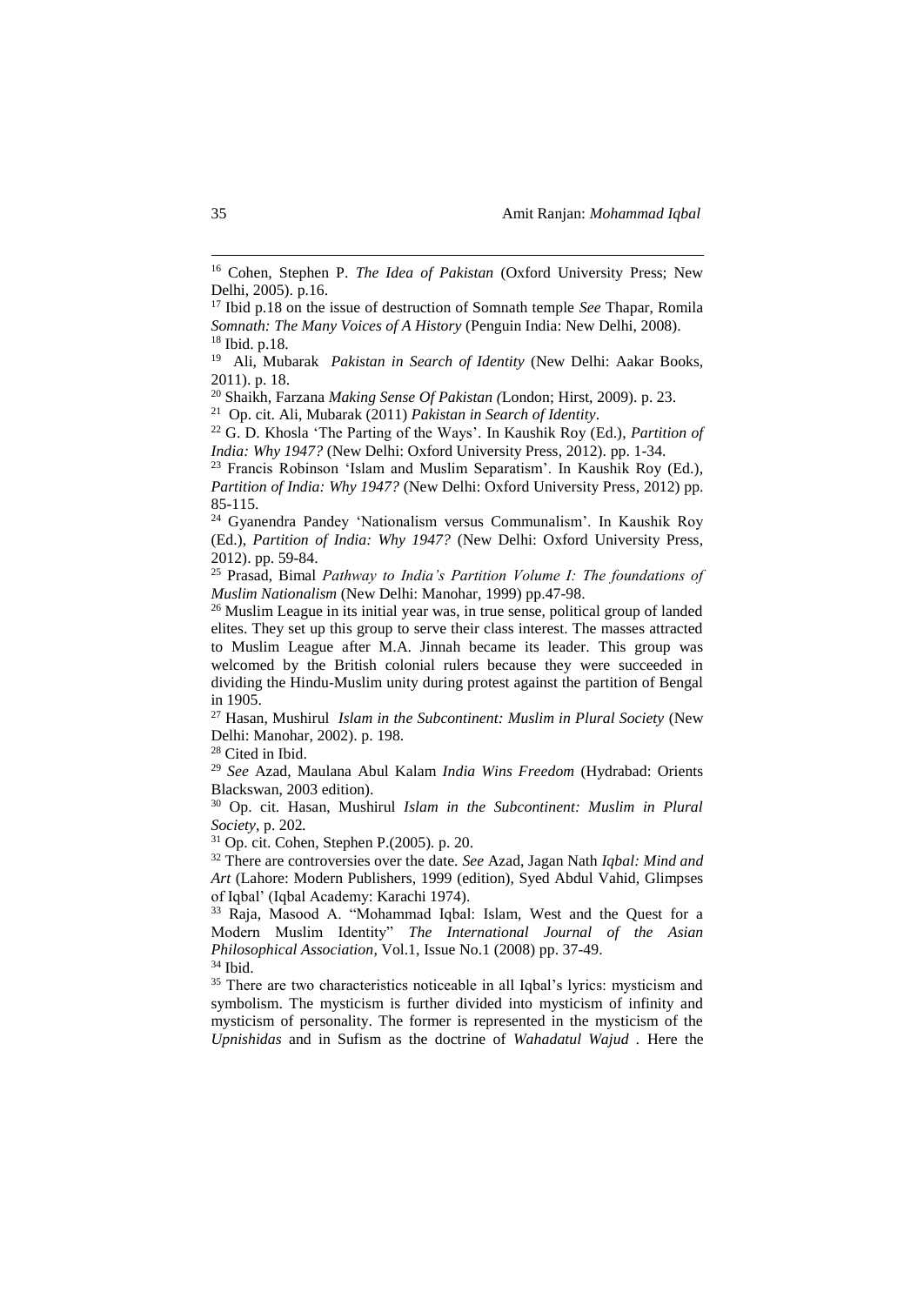1

*Numen* is the Being beyond all being , the Infinite, the time-and-spaceless, and is symbolized as the boundless ocean or desert in which human beings seems to deny the reality of human personality on which Iqbal insists. But in the mysticism of personality the relation between man and God is seen as that of creator and creation, or of lover and beloved, and man's personality, although finite, is real. Man does not lose his individuality, even after death. *See* Syed Abdul Vahid, Glimpses of Iqbal' (Iqbal Academy, Karachi 1974). p. 144.

<sup>36</sup> Masud, Mohammad Khalid "Iqbal's Approach to Islamic Theology of Modernity" *Al-Hikmat* Volume 27 (2007). 1-36. Retrived from

[www.pu.edu.pk.Acessed](http://www.pu.edu.pk.acessed/) on 24 September 2012.

 $37$  Datta, V.N. "Igbal, Jinnah and India's Partition: An Intimate Relationship" *Economic and Political Weekly* December 14, (2002) pp. 5033-5038.

<sup>39</sup> Iqbal, Mohammad (1969) *'A Temple for Mankind (Naya Shivala)'* .In Sud, K.N (1969) Iqbal and his poems; Delhi, Jullundur City: Sterling Publications. pp. 117-118.

<sup>40</sup> Datta, V.N. "Iqbal, Jinnah and India's Partition: An Intimate Relationship" Op. cit.

<sup>41</sup> Azad, Jagan Nath *Iqbal : Mind and Art*, Op. cit p.60

<sup>42</sup> Datta,V.N. "Iqbal ,Jinnah and India's Partition: An Intimate Relationship" Op. cit.

<sup>43</sup> Azad, Jagan Nath *Iqbal : Mind and Art* Op. cit. p. 62

<sup>44</sup> Osmani, Mohamed Nawab Mohamed, "Muhammad Iqbal's Conception of Nation and National Identity: A Critical Appraisal" Retrieved from

[www.actforamericaeducation.com/download/All\\_Files\\_by\\_Type/WP/23pdf](http://www.actforamericaeducation.com/download/All_Files_by_Type/WP/23pdf)  Accessed on 12 September 2012.

<sup>45</sup> "Iqbal's interview with the Bombay Chronicle". On the eve of his departure for London to attend Second Round Table Conference (17 September -31 December 1931). In Grover, Verinder (1995) *Mohammad Iqbal*, New Delhi: Deep and Deep Publications. pp. 660-664.

<sup>46</sup> Op. cit. Raja, Masood A. (2008).

<sup>47</sup> Op. cit. Osmani, Mohamed Nawab Mohamed.

<sup>48</sup> Puri, Balraj "Mohammad Iqbal and the Universe of Muslim Identities" *Economic and Political Weekly* February 21, (1981), pp. 281-290.

<sup>49</sup> *See* Majeed, Javed *Muhammad Iqbal: Islam, Aesthetics and Postcolonialism*  (Routledge: New Delhi, 2009)

<sup>50</sup> Op. cit. Puri, Balraj.(1981)

51 Al-Ash'ari founded Ash'ariyya school of thought in Sunni Islam. It had its origin in the reaction against the excessive rationalism of the Mu'tazila, founded by Wasil bin 'Ata'. Its members were united in their conviction that it was necessary to give a rationally coherent account of Islamic beliefs. Members of Ash'ariyya school of thought insisted that reason must be subordinate to revelation.

<sup>38</sup> Azad, Jagan Nath *Iqbal: Mind and Art* (Lahore: Modern Publishers, 1999 (edition) p. 58.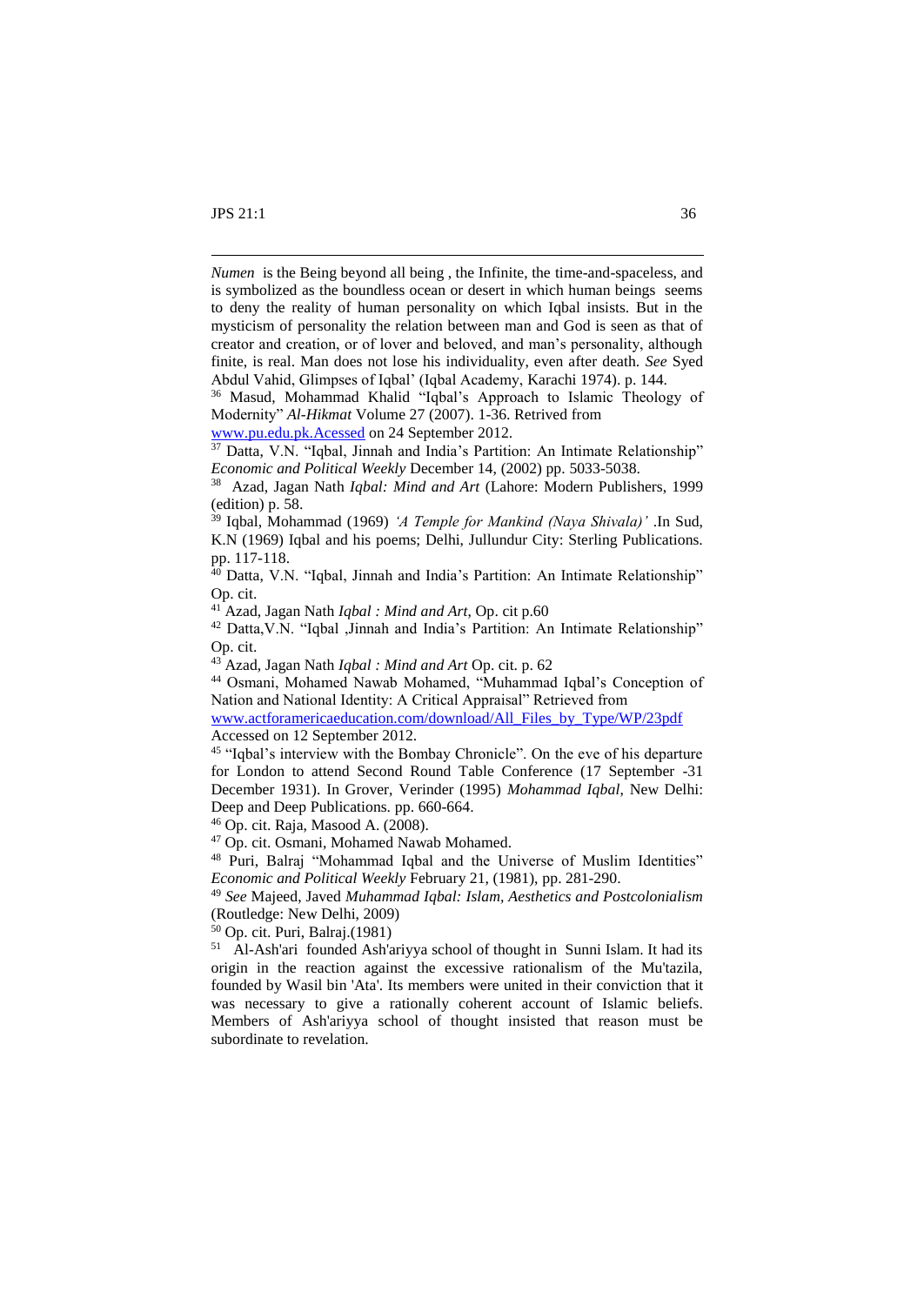<sup>54</sup>Ibid

<sup>55</sup> Iqbal, Mohammad *Javid-Nama* ( Translated by Arthur J. Arberry) ( George Allen: London, 1966), p. 58.

56 Ibid pp.129-30

57 Iqbal, Mohammad (1969) *'The Complaint'* .In Sud, K.N (1969) Iqbal and his poems; Delhi, Jullundur City: Sterling Publications. pp. 62-63.

<sup>58</sup> Husain, Altaf*, The Complaint And The Answer* (Lahore Shaikh Muhammad Ashraf Publication, 1943) pp. 12-13.

<sup>59</sup> Ibid

60 Ibid.

<sup>61</sup> Masud, Mohammad Khalid "Iqbal's Approach to Islamic Theology of Modernity" *Al-Hikmat,* Volume 27 (2007) pp. 1-36. Retrived from

www.pu.edu.pk. Acessed on 24 September 2012. *Also See* Majeed, Javed *Muhammad Iqbal: Islam, Aesthetics and Postcolonialism* (Routledge: New Delhi, 2009).

<sup>62</sup> Parray, Tauseef Ahmad "Iqbal on Democracy" *Islam and Muslim Society: A Social Science Journal*. Retrieved from www.muslimsocieties.org/vol 4-2 Iqbal\_on\_democracy.pdf. Accessed on 20 October 2012.

63 Chaudhari, Mohammad Ashraf *The Muslim Ummah and Iqbal* (National Institute of Historical and Cultural Research, Islamabad; 1994) p. 121.

<sup>64</sup> Iqbal, Mohammad 'Knowledge and Religious Experience' pp.1-35. In *The Reconstruction of Religious Thought in Islam* The Kapur Art Printing Works, 1930. pp.1-35.

<sup>65</sup> Iqbal, Mohammad 'The Conception of God and the Meaning of Prayer'. In *The Reconstruction of Religious Thought in Islam* The Kapur Art Printing Works, 1930. Pp. 87-129.

66 Vahid, S.A *Introduction to Iqbal* (Pakistan Publications: Karachi). p.61

<sup>67</sup> Cited Jalal, Ayesha *Partisans of Allah: Jihad in South Asia* (Permanent Black; Ranikhet, 2008) p.237

68 Ibid 236.

<sup>69</sup> Iqbal, Mohammad 'The Principle of Movement in the structure of Islam' In *The Reconstruction of Religious Thought in Islam* (The Kapur Art Printing Works: Lahore) pp.203-249.

<sup>70</sup> Op. cit. Osmani, Mohamed Nawab Mohamed.

 $71$  Op. cit. Puri, Balraj (1981).

<sup>72</sup> Op. cit. Osmani, Mohamed Nawab Mohamed.

<sup>73</sup> Iqbal, Mohammad 'The Spirit of Muslim Culture' In *The Reconstruction of Religious Thought in Islam* (The Kapur Art Printing Works: Lahore) pp.172- 201.

<sup>74</sup> Op.cit. Parray, Tauseef Ahmad.

<sup>75</sup> Op.cit. Osmani, Mohamed Nawab Mohamed.

1

<sup>52</sup> Op.cit. Datta, V.N.(2002)

<sup>53</sup> Op. cit. Datta,V.N. (2002)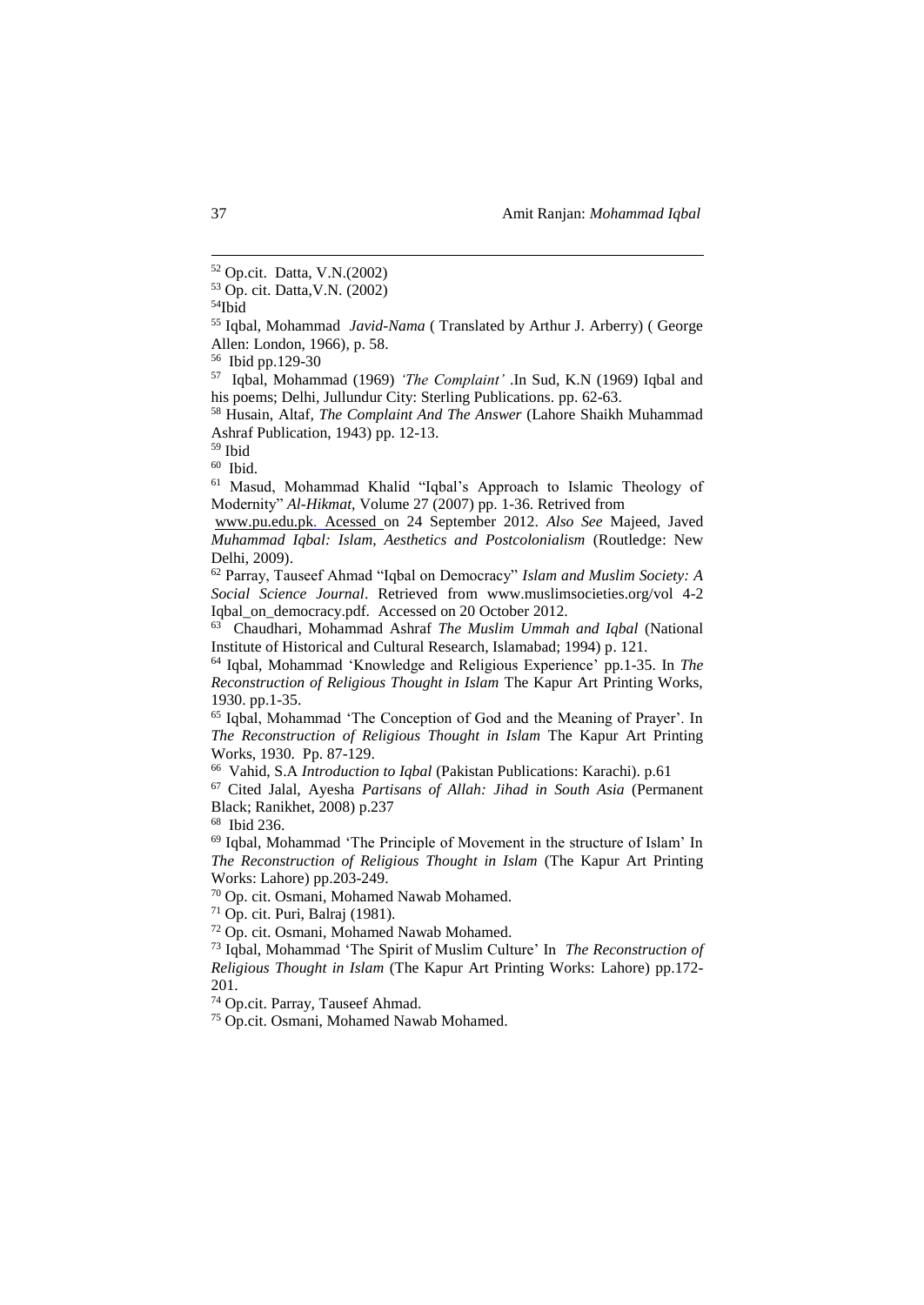1

*[http://books.google.com.au/books?id=Fk8hAwAAQBAJ&pg=PA201&lpg=PA](http://books.google.com.au/books?id=Fk8hAwAAQBAJ&pg=PA201&lpg=PA201&dq=Iqbal+lahori+iranian+revolution&source=bl&ots=j4U0nGYIiy&sig=fkVesX6jDCcorue_33jUaFDa5E4&hl=en&sa=X&ei=Q1VK) [201&dq=Iqbal+lahori+iranian+revolution&source=bl&ots=j4U0nGYIiy&si](http://books.google.com.au/books?id=Fk8hAwAAQBAJ&pg=PA201&lpg=PA201&dq=Iqbal+lahori+iranian+revolution&source=bl&ots=j4U0nGYIiy&sig=fkVesX6jDCcorue_33jUaFDa5E4&hl=en&sa=X&ei=Q1VK) [g=fkVesX6jDCcorue\\_33jUaFDa5E4&hl=en&sa=X&ei=Q1VK](http://books.google.com.au/books?id=Fk8hAwAAQBAJ&pg=PA201&lpg=PA201&dq=Iqbal+lahori+iranian+revolution&source=bl&ots=j4U0nGYIiy&sig=fkVesX6jDCcorue_33jUaFDa5E4&hl=en&sa=X&ei=Q1VK)* Acessed on 5 February 2015. p. 201

<sup>77</sup> *See* Hasan, Mushirul *Legacy of a Divided Nation: India's Muslims since Independence.* (London: Hurst, 1997). Also See Ahmed, Hilal *Muslim Political Discourse in Post-Colonial India: Monuments, Memory, Contestations* (New Delhi: Routledge, 2014) pp. 1-32.

<sup>78</sup> Siddiqi, Mazheruddin "Iqbal's Political Philosophy" *Islamic Studies* Vol.15, No.3 (Autumn 1976) pp.195-200. Retrieved from

80 Khan, Zulfikar Ali (1922) *A Voice from the East or the Poetry of Iqbal*  (Lahore: The Mercantile Electric Press).

81 Ibid.

82 Op. cit. Chaudhari, Mohammad Ashraf *The Muslim Ummah and Iqbal*

<sup>83</sup> Cited in Majeed, Javed *Muhammad Iqbal: Islam, Aesthetics and Postcolonialism* (Routledge: New Delhi, 2009) p. xii.

<sup>84</sup> Cited in Majeed, Javed *Muhammad Iqbal: Islam, Aesthetics and Postcolonialism* (Routledge: New Delhi, 2009), p. xiii.

<sup>85</sup> Iqbal, Mohammad *Javid-Nama* (Translated by Arthur J. Arberry) (George Allen; London, 1966) p.131.

<sup>86</sup> Op, cit. Puri,Balraj (1981).

<sup>87</sup> Jalal, Ayesha "Nation, Reason and Religion: Punjab's Role in the Partition of India" *Economic and Political Weekly* Vol.33 No. 32 (Aug 8-14, 1998) pp. 2183-2190.

<sup>88</sup> Iqbal, Mohammad *Javid-Nama* ( Translated by Arthur J. Arberry) (George Allen: London, 1966) p.56

<sup>89</sup> Iqbal's letters to Jinnah cited in Vahid (1974),S.A. *Glimpses of Iqbal (*Iqbal Academy: Karachi) p. 166

<sup>90</sup> Jalal, Ayesha *The Sole Spokesman: Jinnah, the Muslim League and the Demand for Pakistan*; (London, New York, New Rochelle, Melbourne, Sydney: Cambridge University Press, 1983).

<sup>91</sup> Majeed, Javed *Muhammad Iqbal: Islam, Aesthetics and Postcolonialism*  (Routledge: New Delhi, 2009) p 81.

<sup>92</sup> Ibid 76.

<sup>93</sup> Ibid 79.

<sup>94</sup> Ibid.

<sup>95</sup> Op. cit Osmani,Mohamed Nawab Mohamed.

<sup>96</sup> Op. cit Datta, V. N.(2002).

<sup>76</sup> Sevea, Iqbal Singh (2012) *The Political Philosophy of Mohammad Iqbal: Islam and Nationalism in late Colonial India* (Cambridge University Press). Retrieved from

<http://www.jstor.org/stable/20847006> Acessed on 3 September 2012.  $79$  Ibid.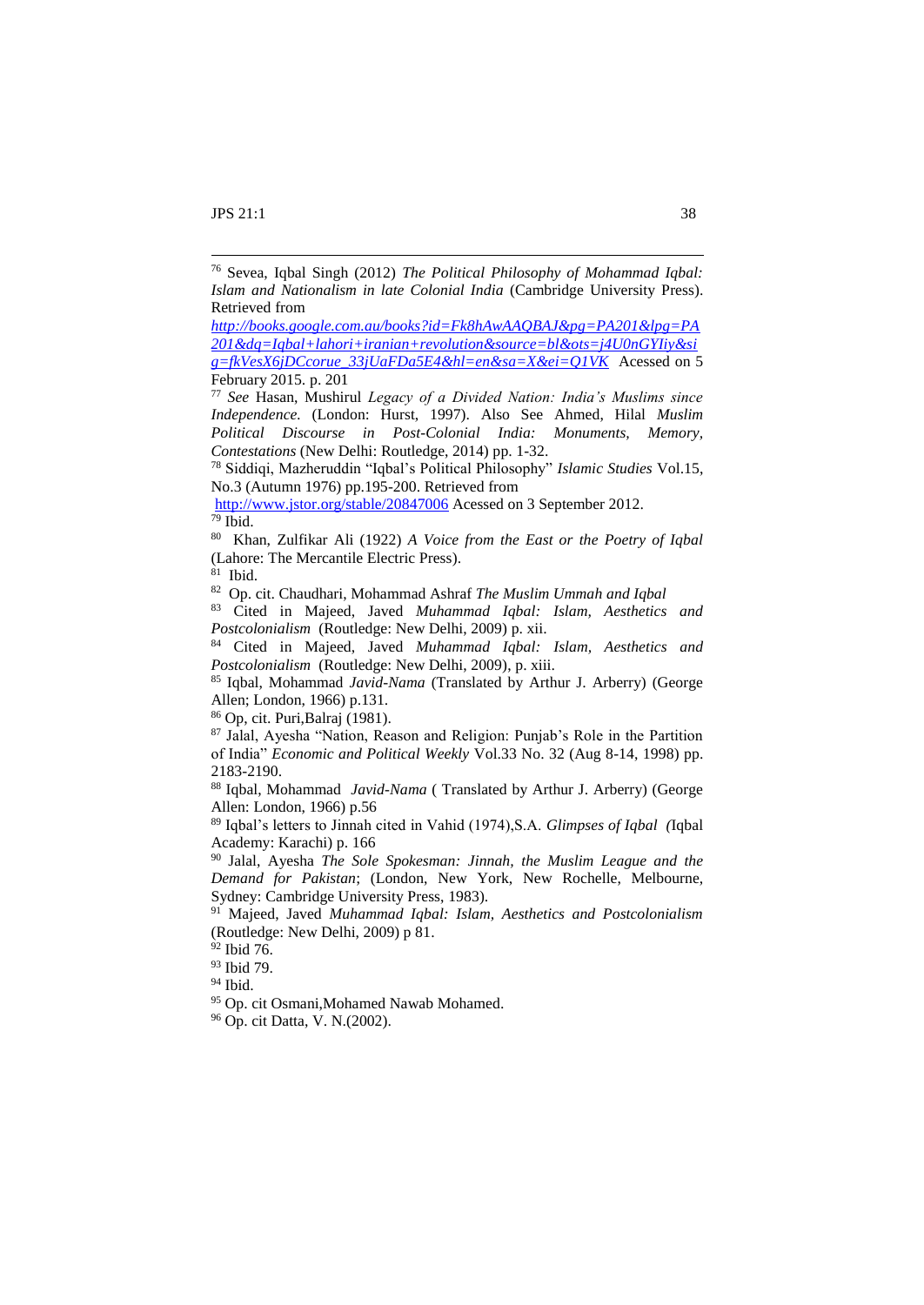<http://www.jstor.org/stable/41394338.Acessed> on 3 September 2012.

102 Cited in S.M.H. Burney *Iqbal: Poet -Patriot of India*, (New Delhi: Vikash Publishing House Private Limited, 1988). p 123.

<sup>103</sup> Jalal,Ayesha *The Sole Spokesman: Jinnah, the Muslim League and the Demand for Pakistan*; (London, New York, New Rochelle, Melbourne, Sydney: Cambridge University Press, 1983).

<sup>104</sup> Hamid,Zahid "Deconstructing Iqbal (IV)" *Viewpoint Online* Issue No.122, 12 October 2012.

105 Opcit Hasan, Mushirul *Islam in the Subcontinent: Muslim in Plural Society* P. 198.

<sup>106</sup> Matthews, Roderick *Jinnah Vs Gandhi* (Gurgaon: Hachette India, 2012) pp.121-122.

<sup>107</sup> Cited in S.A. Vahid "Iqbal as Architect of Pakistan". In Grover, Verinder *Mohammad Iqbal* ( New Delhi: Deep and Deep Publications, 1995) pp.108- 119.

<sup>108</sup> Op. cit Jalal,Ayesha (1983).

<sup>109</sup> Iqbal, Mohammad *Javid-Nama* ( Translated by Arthur J. Arberry) ( George Allen; London, 1966) pp.106-107

110 Ibid 108.

<sup>111</sup> Op. cit Ahmed,Manzooruddin(1982).

<sup>112</sup> Op. cit Osmani, Mohamed Nawab Mohamed.

<sup>113</sup> 'A Reply to Sir Mohammad Iqbal' *Selected Works of Jawaharlal Nehru* (Volume 6, New Delhi, 1989: Orient Longman) pp. 173-179.

114 Ibid pp. 173-179.

<sup>115</sup> Nehru, Jawaharlal Discovery *of India* (London: Meridian Books, 1951) p. 328.

<sup>116</sup> His other two Persian works were: *Rumuz-i-bekhudi and poetic drama Javid-Nama.* Arthur J. Arberry. In Iqbal, Mohammad *Javid-Nama* (Translated by Arthur J. Arberry) (George Allen: London, 1966) p.11.

<sup>117</sup> Hector Bolitho: Jinnah: Creator of Pakistan (John Murray Publisher, London, 1956) p.129.

<sup>118</sup> Syed Abdul Vahid, Glimpses of Iqbal' (Iqbal Academy: Karachi 1974). p. 117.

1

<sup>97</sup> Ahmed,Manzooruddin "Iqbal ,Jinnah on the Two Nation Theory" In C.M. Naim (ed) Iqbal, Jinnah and Pakistan.(New Delhi: New Public Press, 1982) pp.41-76.

<sup>98</sup> Ahmad, Ziauddin "Iqbal's Concept of Islamic Polity" *Pakistan Horizon* Vol.34 No.2 (Second Quarter, 1981) pp. 44-58. Retrieved from

<sup>&</sup>lt;sup>99</sup> Naim, C.M (1982) "Afterword" In C.M. Naim (ed) Iqbal, Jinnah and Pakistan (New Delhi: New Public Press 1982) pp.177-190.

<sup>&</sup>lt;sup>100</sup> Letters and Writings of Iqbal, Compilled by B.A. Dar, (Iqbal Academy Karachi: 1967), p.117.

<sup>101</sup> Ibid pp.118-120.